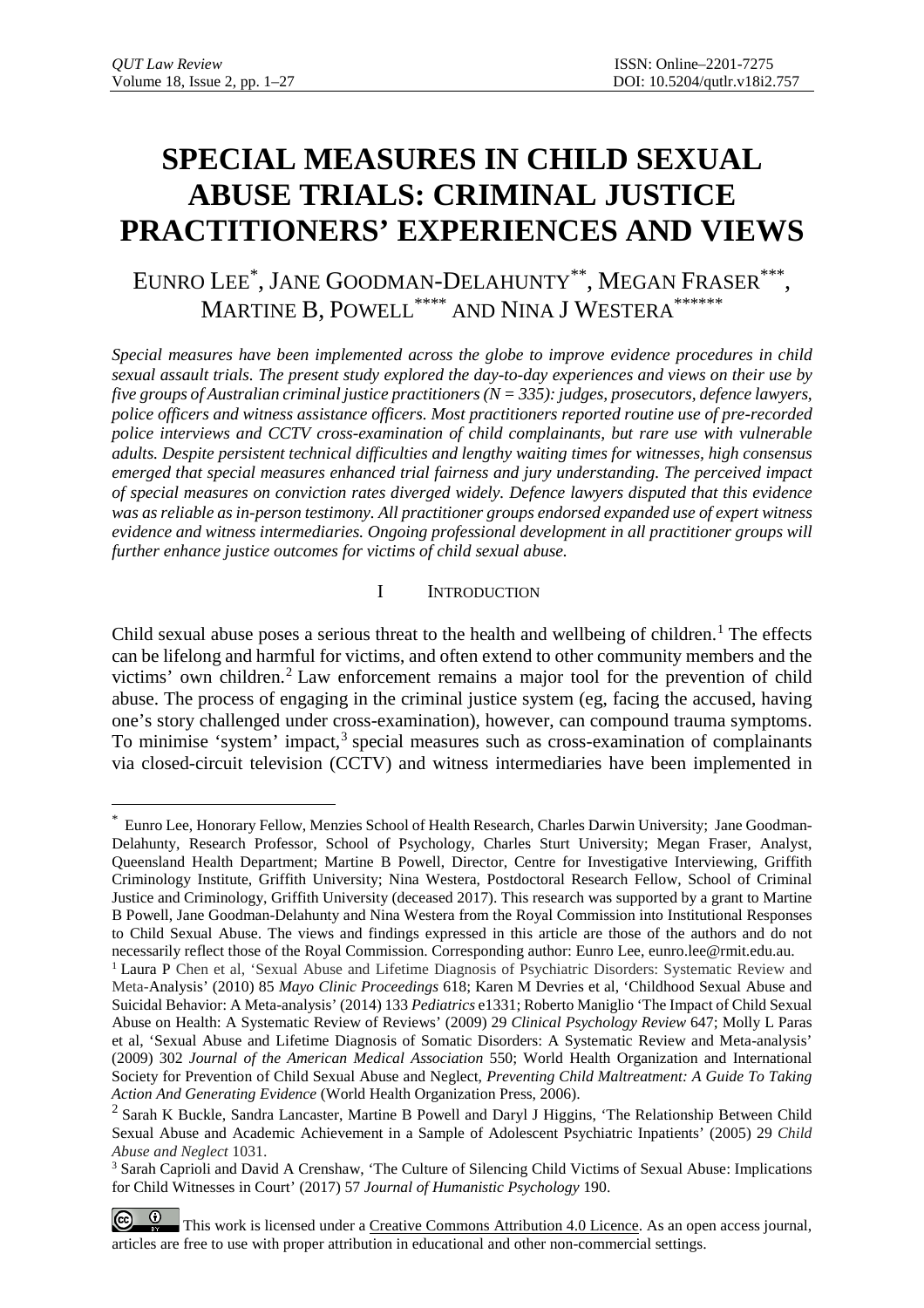#### *QUT Law Review – Contemporary Legal and Ethical Challenges in Children's Health: Reproduction, Technology, Capacity, Medicine and Violence*

child sexual assault (CSA) trials across the globe. [4](#page-1-0) Special measures aim to improve the quality of complainants' evidence by reducing the stress of the legal proceedings for witnesses who are often already profoundly distressed and vulnerable to secondary psychological injuries. [5](#page-1-1) The chronically low rate of reporting CSA (estimated at 10 per cent)<sup>[6](#page-1-2)</sup> is attributed in part to social stigmatic and psychological factors, and has increased following the adoption of more supportive criminal justice procedures for complainants.

Child witnesses are typically deemed 'vulnerable' based on their age. Irrespective of age, allegations of violent crimes such as sexual abuse, have been shown to exacerbate vulnerability 'due to the presence of extreme anxiety, fear, and intimidation inherent in these types of crimes'. [7](#page-1-3) Australian courts first introduced special measures modifying the usual trial procedures for child complainants in the 1990s, first in New South Wales (NSW), and subsequently in all other jurisdictions.<sup>[8](#page-1-4)</sup> England and Wales implemented special measures in 1[9](#page-1-5)99 for vulnerable witnesses.<sup>9</sup> They have been adopted in most European countries and in North America.<sup>[10](#page-1-6)</sup> In the United States, in general, the defendant's right to confront the accuser has been determined not to include face-to-face confrontation, but must include the right to cross-examination. However, in 2004, uses of special measures in US courts were limited by a Supreme Court ruling that out-of-court testimony by the complainant was inadmissible.<sup>11</sup>

Legal professionals including defence attorneys, prosecutors, and judges have supported and expressed optimism about special measures and practices adopted in England, Wales, North America, Australia and New Zealand.<sup>[12](#page-1-8)</sup> Uptake of the measures, however, has been slow in some areas. For example, interviews with 18 judges and lawyers in England showed that

<span id="page-1-0"></span> <sup>4</sup> Royal Commission into Institutional Responses to Child Sexual Abuse, *Final Report: Criminal Justice: Executive Summary and Parts I–II* (2017) 253; Cynthia Grant Bowman, 'The Legal System and Child Sex Abuse — Ross Cheit's The Witch-Hunt Narrative: Politics, Psychology, and the Sexual Abuse of Children' (2016) 41 *Law and Social Inquiry* 267; Zsófia A Szojka et al, 'Challenging the Credibility of Alleged Victims of CSA in Scottish Courts' (2017) 23 *Psychology, Public Policy, and Law* 200; Rachel Zajac, Nina Westera and Andy Kaladelfos, 'The "Good Old Days" of Courtroom Questioning: Changes in the Format of Child Cross-Examination Questions Over 60 Years' (2018) 23 *Child Maltreatment* 186; Emily Henderson, '"A Very Valuable Tool" Judges, Advocates and Intermediaries Discuss the Intermediary System in England and Wales' (2015) 19 *The International Journal of Evidence and Proof* 154; Kirsten Hanna et al, 'Questioning Child Witnesses: Exploring the Benefits and Risks of Intermediary Models in New Zealand' (2013) 20(4) *Psychiatry, Psychology and Law* 527.

<span id="page-1-1"></span><sup>5</sup> Caprioli and Crenshaw, above n 4; Christine Jane Eastwood and Wendy Patton, *The Experiences of Child Complainants of Sexual Abuse in the Criminal Justice System* (Criminology Research Advisory Council, 2002); Annie Cossins, 'Cross-Examination in Child Sexual Assault Trials: Evidentiary Safeguard or an Opportunity to Confuse' (2009) 33 *Melbourne University Law Review* 68.

<span id="page-1-2"></span><sup>6</sup> Thomas D Lyon, 'Interviewing Children' (2014) 10 *Annual Review of Law and Social Science* 73.

<span id="page-1-3"></span><sup>7</sup> Caprioli and Crenshaw, above n 4, 196; Heather Norton and R Cooper (eds), *Vulnerable People and the Criminal Justice System: A Guide to Law and Practice* (Oxford University Press, 2017).

<span id="page-1-4"></span><sup>8</sup> Royal Commission Into Institutional Responses to Child Sexual Abuse, *Final Report: Criminal Justice: Parts VII–X and Appendices* (2017) 19.

<span id="page-1-5"></span><sup>&</sup>lt;sup>9</sup> Special measures under the *Youth Justice and Criminal Evidence Act 1999* (UK); Helen Codd, Nigel Thomas and Dianne Scullion, *Children's Rights Along the Journey from Victims to Survivors: A Review of the UK Literature* (University of Central Lancashire, 2016).

<span id="page-1-6"></span><sup>&</sup>lt;sup>10</sup> Caprioli and Crenshaw, above n 4.

<span id="page-1-7"></span><sup>11</sup> *Crawford v Washington*, 541 US 36, 59, 68–9 (2004).

<span id="page-1-8"></span><sup>&</sup>lt;sup>12</sup> Samantha J Andrews, Michael E Lamb and Thomas D Lyon, 'Question Types, Responsiveness and Self-Contradictions When Prosecutors and Defense Attorneys Question Alleged Victims of CSA' (2015) 29 *Applied Cognitive Psychology* 253; Henderson, above n 5; Samantha J Andrews and Michael E Lamb, 'How Do Lawyers Examine and Cross-Examine Children in Scotland?' (2016) 30 *Applied Cognitive Psychology* 953; Elizabeth C Ahern, Stacia N Stolzenberg and Thomas D Lyon, 'Do Prosecutors Use Interview Instructions or Build Rapport with Child Witnesses?' (2015) 33 *Behavioral Sciences and the Law* 476.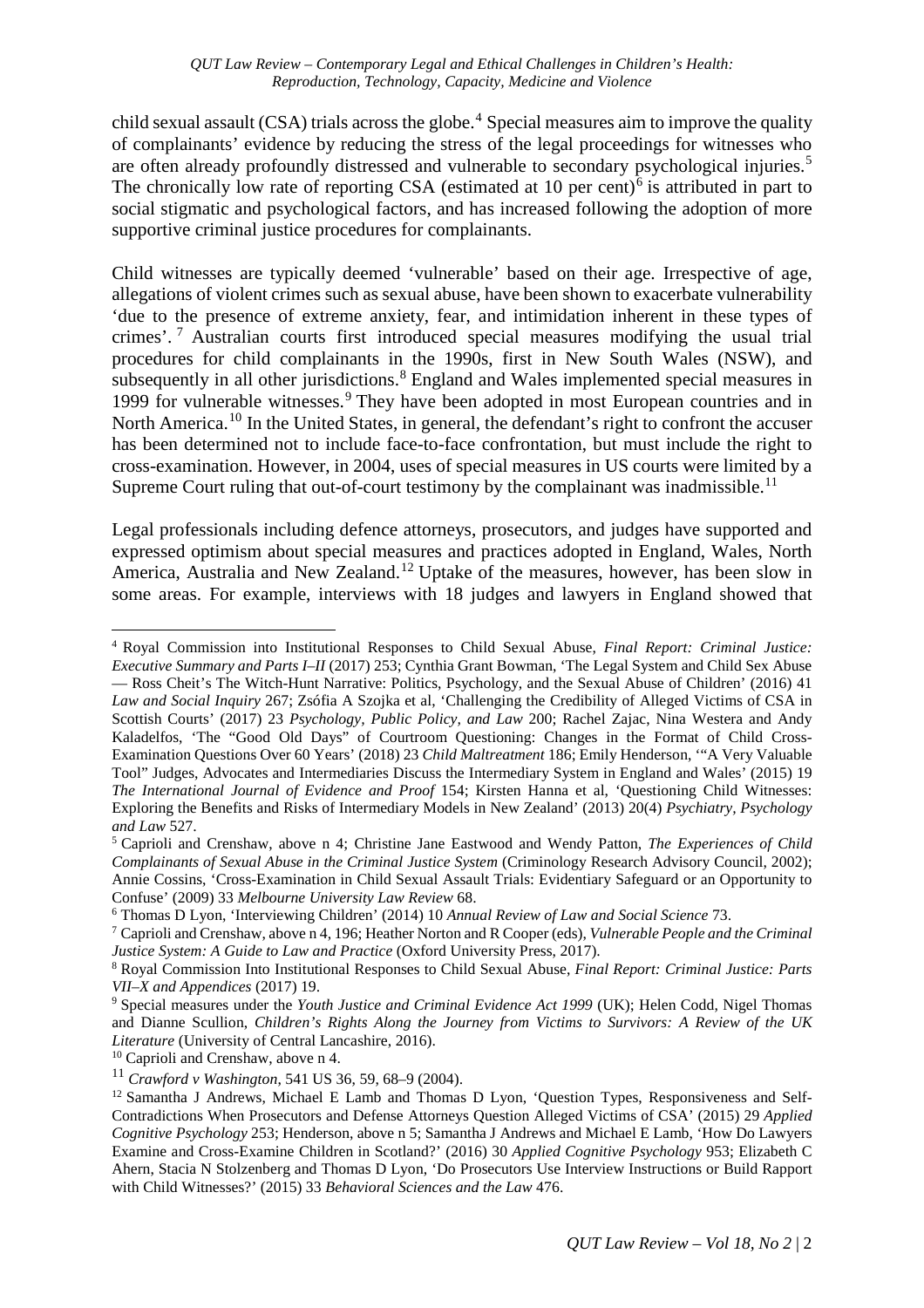criminal justice practitioners rarely considered special measures for defendants, even when they were sufficiently vulnerable to qualify for the use of a live videolink.<sup>[13](#page-2-0)</sup>

In jurisdictions where investigative interviews of adult sexual assault complainants are recorded, these are often perceived as unsuitable as evidence-in-chief at trial due to an abundance of irrelevant details. [14](#page-2-1) An interview sample of 30 Australian prosecutors who provided feedback on uses of video-recorded interviews as evidence-in-chief revealed perceptions that the cognitive interview format used by some police investigators impaired jurors' credibility judgments of the complainants.<sup>[15](#page-2-2)</sup> The Australian prosecutors recommended improving the quality of police questioning (via a more simplified interview process) and better preparation of child complainants for cross-examination.[16](#page-2-3)

Whether the documented views, perceptions and reservations about special measures held by criminal justice professionals who work on CSA cases comprise a barrier to the implementation of these measures in practice has not been thoroughly researched. The effectiveness of special measures in practice is a critical issue for courts and police. While the use of CCTV is deemed efficient in terms of minimising the anxiety and distress of CSA complainants and in reducing the potential for possible retraumatisation through ongoing participation in the legal process,  $17$ few formal evaluations of the prevalence and of professionals' views of these special measures have been conducted.

Following the changes in New South Wales court procedures for Australian CSA trials<sup>[18](#page-2-5)</sup> a 2002 study based on interviews of 150 child complainants showed uneven uptake of special measures, revealing some gaps between the legislative authorisation and uses in the field by criminal justice practitioners. [19](#page-2-6) For example, CCTV proceeded with 57 per cent of child complainants but the remaining 43 per cent were denied both CCTV and the use of screens to shield them from view of the accused. Jurisdictional differences in practice were stark. In Queensland, CCTV was not used at all, and screens were used only intermittently and inconsistently. By contrast, in Western Australia (WA) the evidence of close to one third of child witnesses (30 per cent) was recorded at a pre-trial hearing, and that recording comprised the evidence-in-chief of the complainant at trial, with the remaining 70 per cent of CSA complainants giving their evidence-in-chief via CCTV.

<span id="page-2-0"></span><sup>&</sup>lt;sup>13</sup> Samantha Fairclough, "'It Doesn't Happen ... and I've Never Thought It Was Necessary for It to Happen": Barriers to Vulnerable Defendants Giving Evidence by Live Link in Crown Court Trials' (2017) 21 *The International Journal of Evidence and Proof* 209.

<span id="page-2-1"></span><sup>&</sup>lt;sup>14</sup> Nina J Westera, Mark R Kebbell and Becky Milne, 'It Is Better, but Does It Look Better? Prosecutor Perceptions of Using Rape Complainant Investigative Interviews as Evidence' (2013) 19 *Psychology, Crime and Law* 595.

<span id="page-2-2"></span><sup>&</sup>lt;sup>15</sup> Nina J Westera, Martine B Powell and Becky Milne, 'Lost in the Detail: Prosecutors' Perceptions of the Utility of Video Recorded Police Interviews as Rape Complainant Evidence' (2017) 50 *Australian and New Zealand Journal of Criminology* 252.

<span id="page-2-3"></span><sup>&</sup>lt;sup>16</sup> Kimberlee S Burrows and Martine B Powell, 'Prosecutors' Perspectives on Using Recorded Child Witness Interviews about Abuse as Evidence-in-Chief' (2014) 47 *Australian and New Zealand Journal of Criminology* 374.

<span id="page-2-4"></span><sup>17</sup> Mandy Burton, Roger Evans and Andrew Sanders, *Are Special Measures for Vulnerable and Intimidated Witnesses Working?: Evidence from the Criminal Justice Agencies* (Citeseer, 2006); Becky Hamlyn, *Are Special Measures Working?: Evidence from Surveys of Vulnerable and Intimidated Witnesses* (HM Home Office, 2004); Emma L Rowden, *The Remote Witness Facility for Vulnerable and Child Witnesses: New Perspectives on an Emerging Spatial Typology* (2013) OPUS: Open Publications of UTS Scholars <http://hdl.handle.net/10453/28004>.

<span id="page-2-5"></span><sup>&</sup>lt;sup>18</sup> Judy Cashmore, 'The Prosecution of Child Sexual Assault: A Survey of NSW DPP Solicitors' (1995) 28 *Australian and New Zealand Journal of Criminology* 32.

<span id="page-2-6"></span><sup>19</sup> Judy Cashmore and Lily Trimboli, *An Evaluation of the NSW Child Sexual Assault Specialist Jurisdiction Pilot* (NSW Bureau of Crime Statistics and Research, 2005); Eastwood and Patton, above n 6.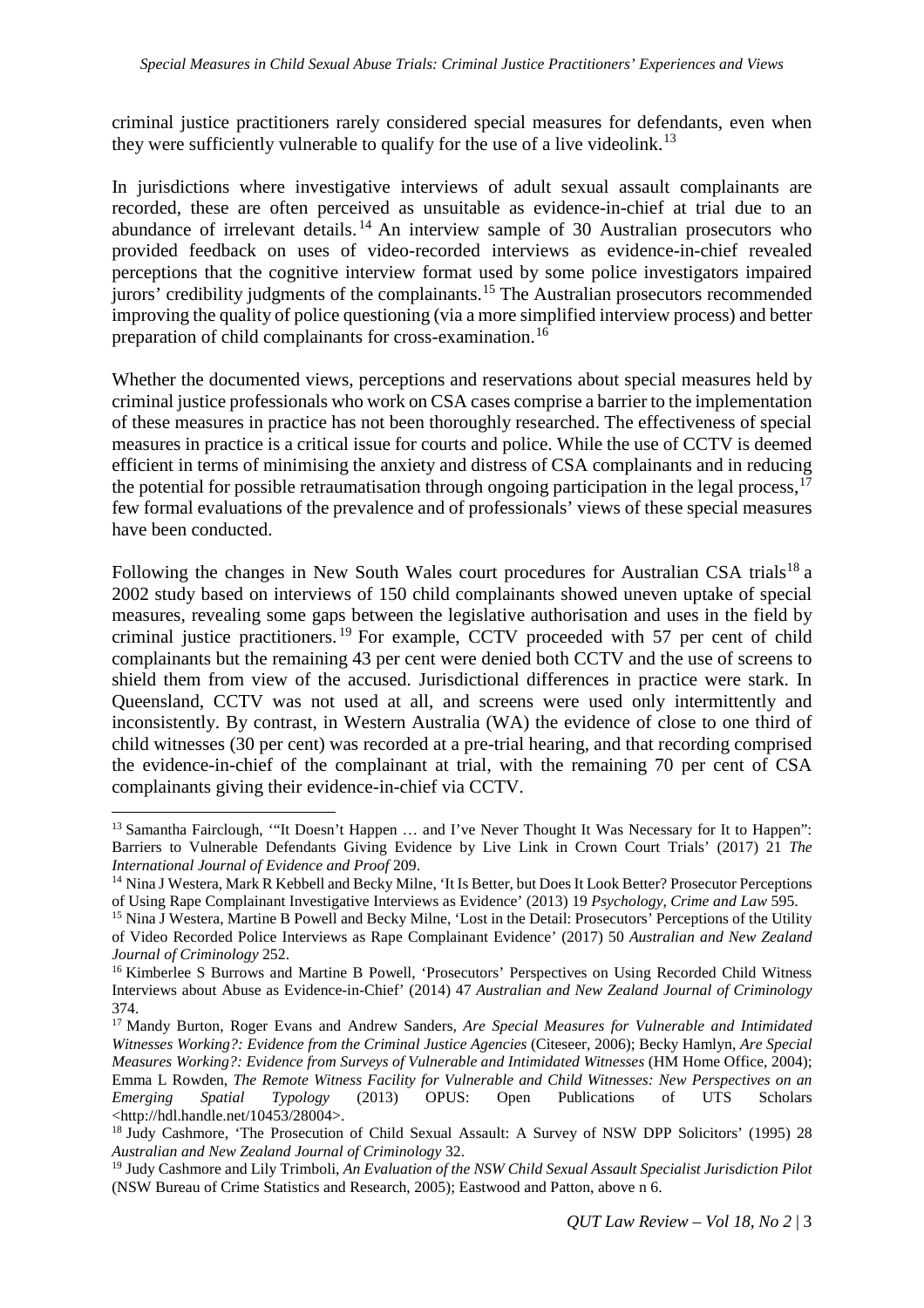An evaluation of the pilot program for special measures in New South Wales tested the perceptions of 277 jurors in 25 real trials in which all of the complainants' evidence-in-chief was presented via pre-recorded videotape and all cross-examination was conducted via CCTV. Results revealed that 78.5 per cent of the jurors perceived the child complainants as consistent/credible and 77.4 per cent perceived the children as convincing. However, in almost two-thirds of the trials (63.6 per cent;  $n = 14$ ) the defendant was acquitted of all charges.<sup>[20](#page-3-0)</sup>

This field study uncovered an important and ongoing concern when special measures are used, namely that juries may tend to perceive the evidence of child complainants via CCTV as less credible, less trustworthy, and less accurate compared to their in-person evidence in court. However, no systematic comparison of the reliability of in-person versus remote or CCTV evidence is feasible in a field study because the ground truth of the evidence cannot be experimentally controlled, and neither can factors specific to a particular case and witness. To make those assessments, trial simulation experiments are required. Indeed, in trial simulation studies conducted in Sweden, research showed that mock jurors perceived children's testimony as more convincing in-person than via CCTV, and least convincing when presented via pre-recorded videotape.<sup>[21](#page-3-1)</sup> Those researchers concluded that proximity in time and place, such as in-person (real-time) questioning, increased the credibility of the child witness whether present from a remote location such as a CCTV facility, or in court. However, parallel studies with adult rape complainants conducted in Australia, and in England and Wales produced contrary outcomes. In a qualitative study, following mock juror deliberations, no differences in conviction rates emerged in response to evidence from an adult complainant given via live videolinks, pre-recorded videotaped evidence-in-chief followed by live CCTV cross-examination, protective screens, and in-person at trial. <sup>[22](#page-3-2)</sup> Similar results emerged internationally in a series of quantitative controlled experimental studies. In a trial simulation, when the quality of the audiolink and videolink was high, the mode of presentation of the adult complainant's evidence (in-person, CCTV or pre-recorded videotape) did not significantly differentiate Australian mock juror perceptions of the complainant or the conviction rates.<sup>[23](#page-3-3)</sup> Other experimental research showed that cognitively, Swedish observers were no better at assessing the veracity of a witness who testified in-person compared to via CCTV.<sup>[24](#page-3-4)</sup> This outcome was further supported by a trial simulation with North American mock jurors who were no better at detecting the truth when children testified in-person in open court than via CCTV.<sup>[25](#page-3-5)</sup>

After speculation that decisions by criminal justice professionals regarding the use of special measures were impacted by their own perceptions of jury responses to evidence presented in this manner, [26](#page-3-6) a systematic empirical review of prosecutors' files in CSA cases confirmed that

<span id="page-3-0"></span><sup>&</sup>lt;sup>20</sup> Judy Cashmore and Lily Trimboli, 'Child Sexual Assault Trials: A Survey of Juror Perceptions' (2006) 102 *Crime and Justice Bulletins* 1.

<span id="page-3-1"></span><sup>21</sup> Sara Landström and Pär Anders Granhag, 'In-Court versus Out-of-Court Testimonies: Children's Experiences and Adults' Assessments' (2010) 24 *Applied Cognitive Psychology* 941.

<span id="page-3-2"></span><sup>&</sup>lt;sup>22</sup> Louise Ellison and Vanessa E Munro, 'A "Special" Delivery? Exploring the Impact of Screens, Live-Links and Video-Recorded Evidence on Mock Juror Deliberation in Rape Trials' (2014) 23 *Social and Legal Studies* 3.

<span id="page-3-3"></span><sup>23</sup> Natalie Taylor and Jacqueline Joudo, *The Impact of Pre-recorded Video and Closed Circuit Television Testimony by Adult Sexual Assault Complainants on Jury Decision-Making: An Experimental Study* (Australian Institute of Criminology, 2005).

<span id="page-3-4"></span><sup>&</sup>lt;sup>24</sup> Sara Landström, Pär Anders Granhag and Maria Hartwig, 'Witnesses Appearing Live Versus on Video: Effects on Observers' Perception, Veracity Assessments and Memory' (2005) 19 *Applied Cognitive Psychology* 913.

<span id="page-3-5"></span><sup>&</sup>lt;sup>25</sup> Holly K Orcutt et al, 'Detecting Deception in Children's Testimony: Factfinders' Abilities to Reach the Truth in Open Court and Closed-Circuit Trials' (2001) 25 *Law and Human Behavior* 339.

<span id="page-3-6"></span><sup>&</sup>lt;sup>26</sup> Denise Lievore, 'Victim Credibility in Adult Sexual Assault Cases' (Trends and Issues in Crime and Criminal Justice, No 288 Australian Institute of Criminology, 2004); Christine Eastwood, 'The Experiences of Child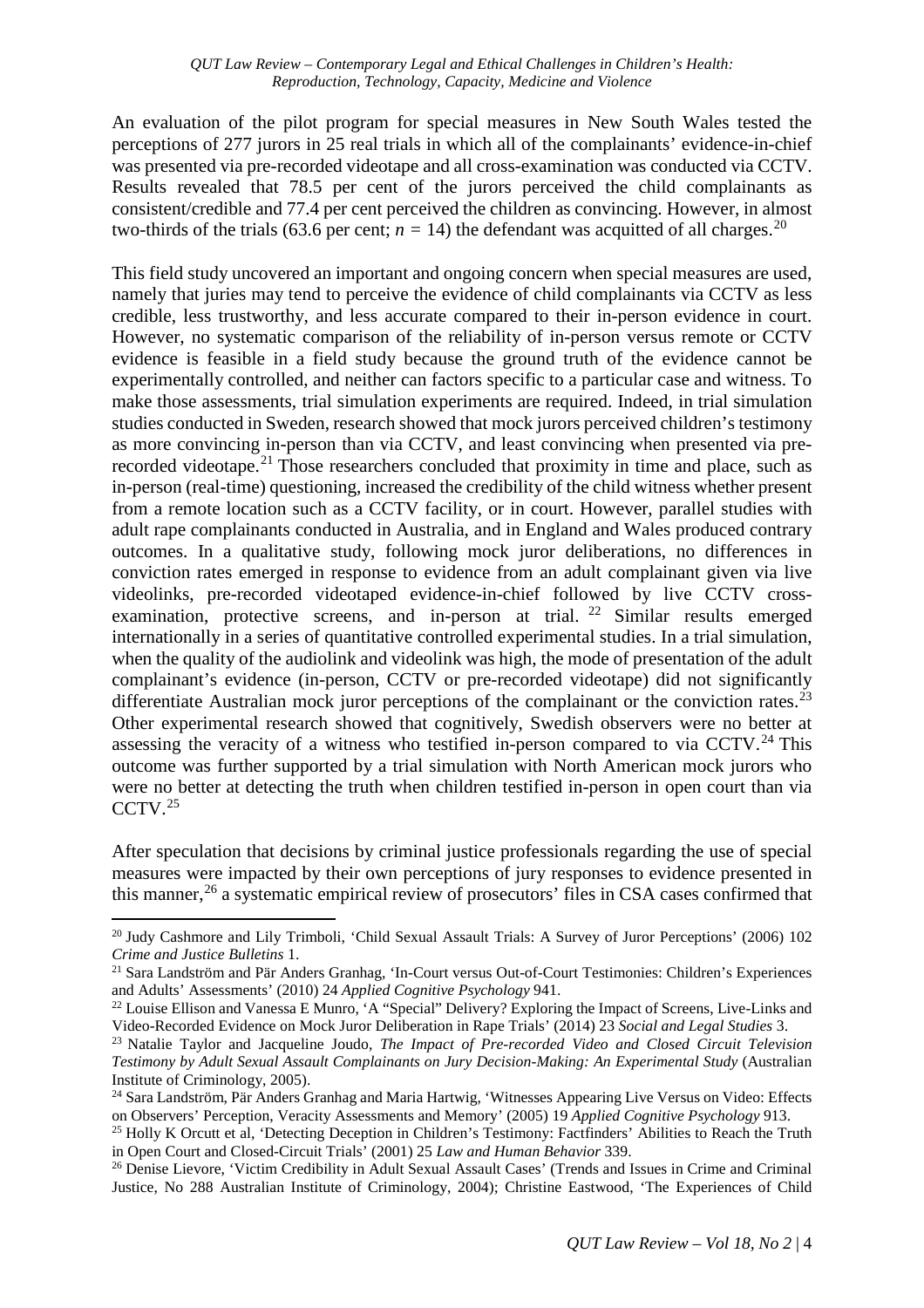this was the case with respect to certain prosecutors.<sup>[27](#page-4-0)</sup> A recent series of interviews with  $43$ prosecutors, defence counsel, judges and witness assistance officers revealed ongoing concern that the assessment of the credibility of complainants in CSA cases was impaired by the presentation of pre-recorded or CCTV evidence in comparison with in-person testimony in court.[28](#page-4-1) Whether criminal justice practitioners who are unacquainted with the body of scientific research continue to avoid special measures in favour of in-person evidence from vulnerable complainants because of their perceptions about jury responses to this evidence has not previously been examined.

Qualitative studies reliant on interviews with stakeholders in the criminal justice process have been criticised for their use of small convenience samples,<sup>[29](#page-4-2)</sup> and anecdotal reports from self-selected interviewees.<sup>[30](#page-4-3)</sup> To date, little quantitative research has been conducted on the views of other Australian criminal justice stakeholders and practitioners regarding the use of special measures in CSA cases. Further insights into the views of stakeholders who work most closely with special measures at trial can assist in determining their effectiveness. The present study engaged a substantial number of practitioners from five Australian criminal justice professions to participate in an online survey. The study aimed to identify (a) the most prevalent methods by means of which complainants give evidence in CSA cases; (b) the extent of any differences in the use of special measures across three participating states (NSW, Victoria and WA); (c) reasons for their use or non-use, and (d) their perceived impact on the credibility of complainants and case outcomes. To our knowledge, this survey is the first to provide an (empirical) picture of current Australian practices for eliciting CSA complainants' evidence.

II METHOD

#### A *Procedure*

Using a convenience sampling method, an online survey was administered to five practitioner groups working in the criminal justice systems in NSW, Victoria, and WA. [31](#page-4-4) The target practitioner groups were judges and magistrates, prosecutors, defence lawyers, police officers, and witness assistance officers and court support workers.<sup>[32](#page-4-5)</sup> After securing approval from the Human Research Ethics Committee at Charles Sturt University (HREC No. 2015/032) to conduct the study, potential participants in these groups were issued an invitation by the Royal Commission Into Institutional Reponses to Child Sexual Abuse, via internal email systems within their respective organisations. In addition, an invitation was issued to Court Network, a

Complainants of Sexual Abuse in the Criminal Justice System' (Trends and Issues in Crime and Criminal Justice, No 250, Australian Institute of Criminology, 2003).

<span id="page-4-0"></span><sup>&</sup>lt;sup>27</sup> Jane Goodman-Delahunty et al, 'Prosecutorial Discretion about Special Measure Use in Australian Cases of Child Sexual Abuse' in Philip Stenning and Victoria Colvin (eds), *The Evolving Role of The Prosecutor, Internationally and Domestically* (Routledge, 2018) 170.

<span id="page-4-1"></span><sup>28</sup> Nina J Westera et al, 'Special Measures in Chid Sexual Abuse Cases: Views of Australian Criminal Justice Professionals' (2019, in press) 30 *Current Issues in Criminal Justice*.

<span id="page-4-2"></span><sup>29</sup> Anne Cossins, 'Prosecuting Child Sexual Assault Cases: Are Vulnerable Witness Protections Enough?' (2006) 18 *Current Issues in Criminal Justice,* 299.

<span id="page-4-3"></span><sup>&</sup>lt;sup>30</sup> Oliver C Robinson, 'Sampling in Interview-based Qualitative Research: A Theoretical and Practical Guide' 11 *Qualitative Research in Psychology* 25.

<span id="page-4-4"></span> $31$  The survey was accessed via the software Unipark. Police officers in Victoria accessed the survey from a software platform managed by Deakin University.

<span id="page-4-5"></span> $32$  For brevity, hereafter, both judges and magistrates are referred to collectively as 'judges' and witness assistance and court support officers are referred to collectively as 'witness assistance officers'.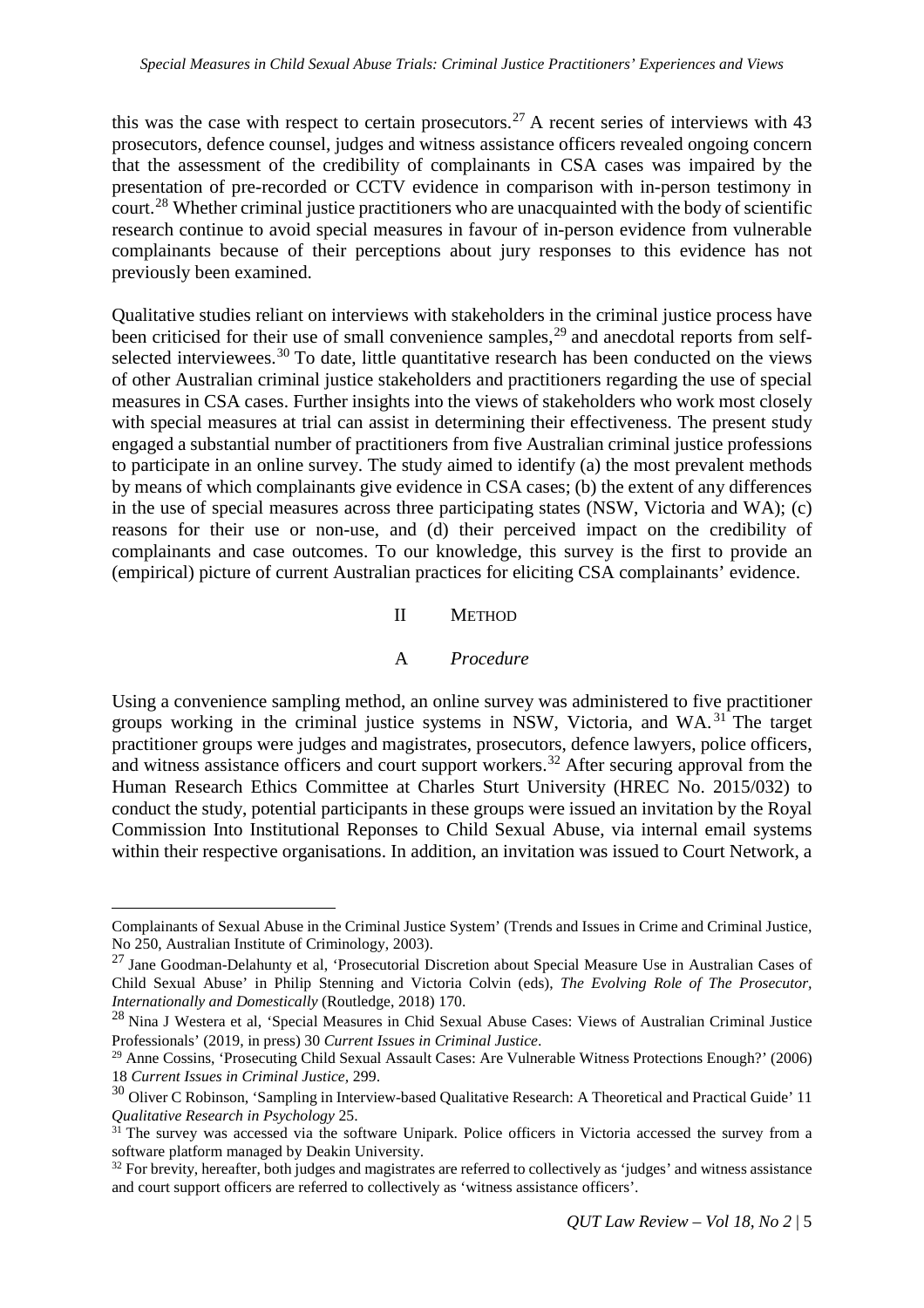court support service operating in Victoria. Participants received no financial incentive for their participation.

#### B *Participants*

A total of 335 Australian criminal justice practitioners completed the survey, as shown in Table 1. Notably, WA practitioners were over-represented compared to the national population composition,  $33$  comprising approximately one quarter of the participants. More than 40 per cent of the participants had received no training regarding CSA cases. Participants in Victoria reported attending more CSA training than participants in other jurisdictions.<sup>[34](#page-5-1)</sup> Police officers comprised the largest group of practitioners ( $n = 98$ , 29.3 per cent); the remaining four participating practitioner groups were relatively similar in size.

Overall, the gender composition achieved was approximately even. Most witness assistance officers were women, whereas the proportion of women in the police sample was the lowest of all five groups. Participants' experience with CSA cases ranged widely, with a median of eight years, but two-thirds (67.1 per cent) had between one and 10 years of relevant CSA experience. The number of CSA cases on which participants reported working across their careers varied enormously, as some groups specialized in CSA cases more than others. Half of the participants had worked on more than 60 CSA cases,<sup>[35](#page-5-2)</sup> one out of ten participants, and in particular, the witness assistance officers, police officers and judges, reported working on more than 500 CSA cases. [36](#page-5-3) Half of the participants reported experience with between 20 and 750 cases of historical CSA, $37$  (i.e., cases where the alleged offences occurred five years or more prior to reporting the matter to authorities).

By profession, witness assistance officers had the most CSA training whereas criminal defence lawyers had the least. While half of the participants reported fewer than 30 hours of specialised CSA training, a small proportion of practitioners had up to  $1,000$  hours of CSA case training.<sup>[38](#page-5-5)</sup> By profession, significant jurisdictional differences emerged in the amount of CSA training reported by judges, prosecutors, and police officers.<sup>[39](#page-5-6)</sup> On average, participants evaluated their CSA training as useful.<sup>[40](#page-5-7)</sup> In their open-ended responses, participants suggested that useful areas for further training included 'investigative interviewing skills in offender interviews' and 'understanding the psychological trauma to a child complainant'.

<span id="page-5-0"></span> <sup>33</sup> Australian Bureau of Statistics, *Australian Demographic Statistics, Sep 2017* (Catalogue No 3101.0, 2018)  $\langle$ http://www.abs.gov.au/AUSSTATS/abs@.nsf/mf/3101.0>.<br><sup>34</sup>  $\chi^2$  (2, N=337) = 10.14, p = .006.

<span id="page-5-1"></span>

<span id="page-5-2"></span><sup>&</sup>lt;sup>35</sup> Data showed that 75% of participants worked on fewer than 150 CSA cases; 9.2% reported more than 500 CSA cases.

<span id="page-5-3"></span><sup>&</sup>lt;sup>36</sup> In all, 11 witness assistance officers, seven police officers, five judges, four prosecutors, and four defence lawyers reported experience with more than 500 cases each.

<span id="page-5-4"></span><sup>&</sup>lt;sup>37</sup> Overall, a total of 21 professionals reported working on more than 250 historical cases across their careers: witness assistance officers  $(n = 11)$ ; police officers  $(n = 3)$ , judges  $(n = 3)$ , prosecutors  $(n = 2)$ , defence lawyers  $(n = 2)$ .<br><sup>38</sup> One defence lawyer and four witness assistance officers reported attending in excess of 800 hours of CSA

<span id="page-5-5"></span>training across their careers.

<span id="page-5-7"></span><span id="page-5-6"></span><sup>&</sup>lt;sup>39</sup> Far more judges in Victoria reported receiving CSA training  $(86.7\%, n = 13)$ , than judges in NSW  $(38.9\%, n = 13)$ 14) and WA (14.3%, *n* = 2). WA prosecutors (73.9%, *n* = 17) and defence lawyers (42.9%, *n* = 6) were more likely to have received CSA, compared to NSW prosecutors  $(31.6%, n = 6)$  and defence lawyers  $(32.1%, n = 9)$ and Victorian prosecutors (69.6%,  $n = 16$ ) and defence lawyers (29.4%,  $n = 5$ ). Among police officers (91.5%, *n* = 43) and witness assistance officers (93.8%, *n* = 15), participants in NSW reported the highest rate of training.  $^{40}$  *M* = 5.22 on a scale from 1–7, *SD* = 1.5.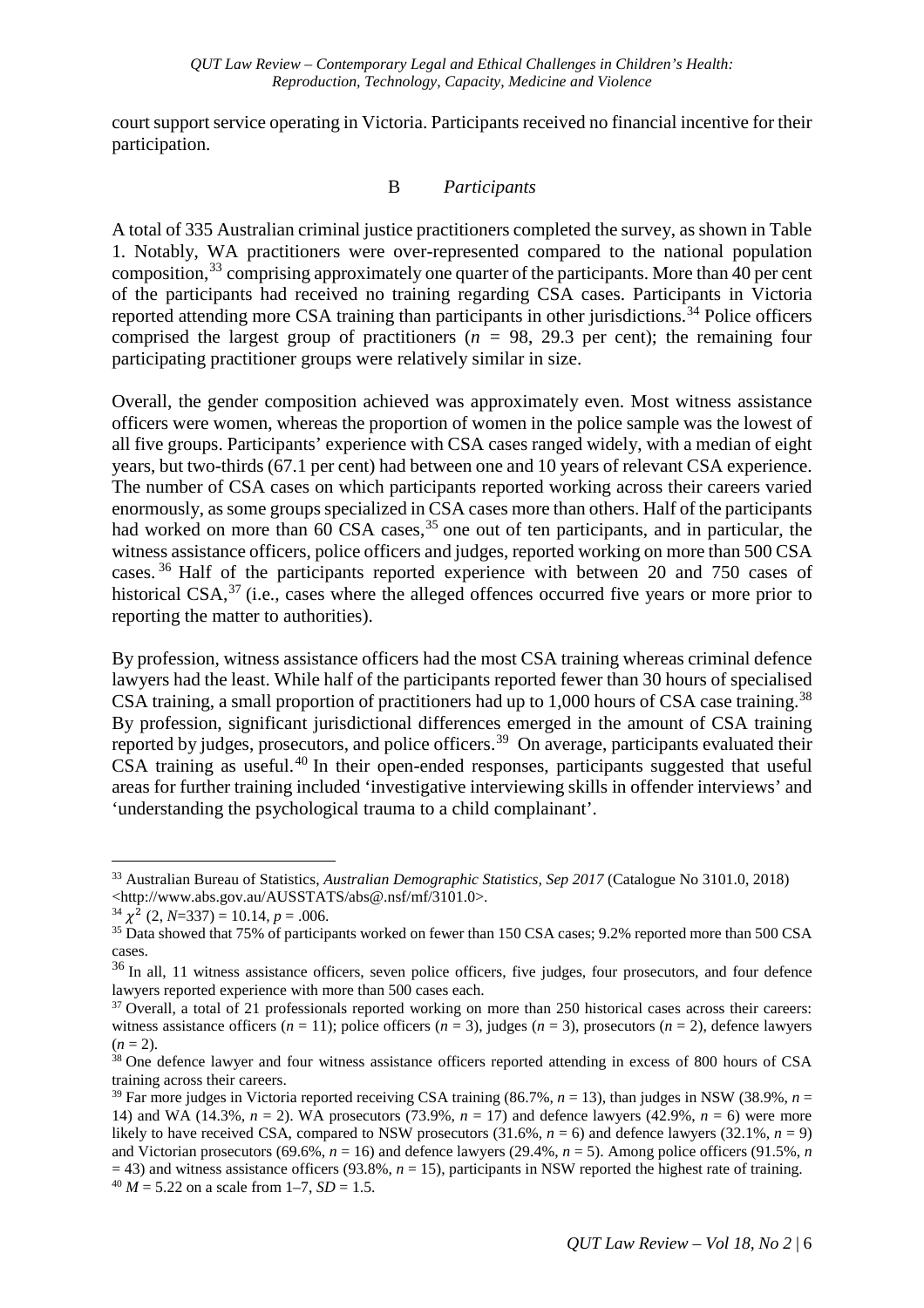|                                    | Proportion of participants (%) |            |            |                   |                        |       |  |
|------------------------------------|--------------------------------|------------|------------|-------------------|------------------------|-------|--|
| <b>State</b>                       | <b>NSW</b>                     |            | <b>VIC</b> |                   | WA                     |       |  |
|                                    | 43.6                           |            | 27.8       | 28.7              |                        | 100   |  |
| Trained in CSA                     | 59.8                           |            | 69.5       | 46.9              |                        | 58.8  |  |
|                                    | Judge                          | Prosecutor | Defence    | Police<br>officer | Assistanc<br>e officer | Total |  |
| <b>Professional Group</b>          | 19.4                           | 19.4       | 17.6       | 29.3              | 14.3                   | 100   |  |
| Trained in CSA                     | 44.6                           | 60.0       | 33.9       | 69.4              | 85.4                   | 58.8  |  |
| Gender (female)                    | 48.4                           | 76.8       | 40.7       | 34.7              | 95.8                   | 54.2  |  |
|                                    |                                |            | Median     |                   | Range                  |       |  |
| Years of experience with CSA cases |                                |            | 8          |                   | $1 - 40$               |       |  |
| Number of CSA cases                |                                |            | 60         |                   | $0 - 5025$             |       |  |
| Number of historical cases         |                                |            | 20         |                   | $0 - 750$              |       |  |
| Hours of CSA training              |                                |            | 30         |                   | $0 - 1000$             |       |  |

**Table 1. Participants' Training and Experience with Child Sexual Abuse Cases, by State**

## C *Survey Questionnaire*

The survey included three groups of measures with a total of 28 items. The topics assessed were: (1) jurisdictional practice regarding the use of special measures for CSA complainants; (2) perceived impact of special measures on complainants' credibility and case outcomes; and (3) related views on special measures. Most responses were recorded on a 7-point Likert-type scale, or binary or multiple-choice options such as 'yes', 'no', or 'don't know'.<sup>[41](#page-6-0)</sup> Other questions were demographic items (*n =* 13) regarding participants' characteristics and experiences (as described above in the participants section). <sup>[42](#page-6-1)</sup> A copy of the survey questionnaire is attached marked Appendix 1. Responses were analysed with exploratory factor analysis (EFA).

## III RESULTS

## A *Current Practice for Taking Evidence from Child Complainants*

## 1 *Prevalence of Observed Use of Special Measures*

Participants from NSW, Victoria and WA reported that pre-recorded police interviews, supplemented by evidence given via CCTV from a remote witness facility or at the court,  $43$ 

<span id="page-6-0"></span><sup>&</sup>lt;sup>41</sup> As shown in Appendix 1, Likert scale response options ranged from  $1 =$  'strongly disagree' to  $7 =$  'strongly agree', or  $1 =$  'least credible' to  $7 =$  'most credible'. The option 'don't know' was provided to avoid guessing responses. Its endorsement was excluded from analysis when necessary, for example with items 'Evidence via CCTV decreases the quality of evidence', and 'Rate the impact of the following procedures on the veracity of a child complainant's cross-examination: CCTV from a remote room on the court premises'. A few items sought 'yes/no' responses, such as 'Have you observed expert evidence on children's behaviour in CSA cases in past two years?' A nominal scale with three categories was used for questions such as 'Do you think that the use of special measures has changed the conviction rate?' with options 'Yes, it increased', 'Yes, it decreased', or 'No'.

<span id="page-6-1"></span> $42$  In addition, seven open-ended questions on recommended practices were asked. Responses to those questions are analysed in a separate paper.

<span id="page-6-2"></span><sup>&</sup>lt;sup>43</sup> References to CCTV use apply to remote witness facilities at the courthouse or at another location.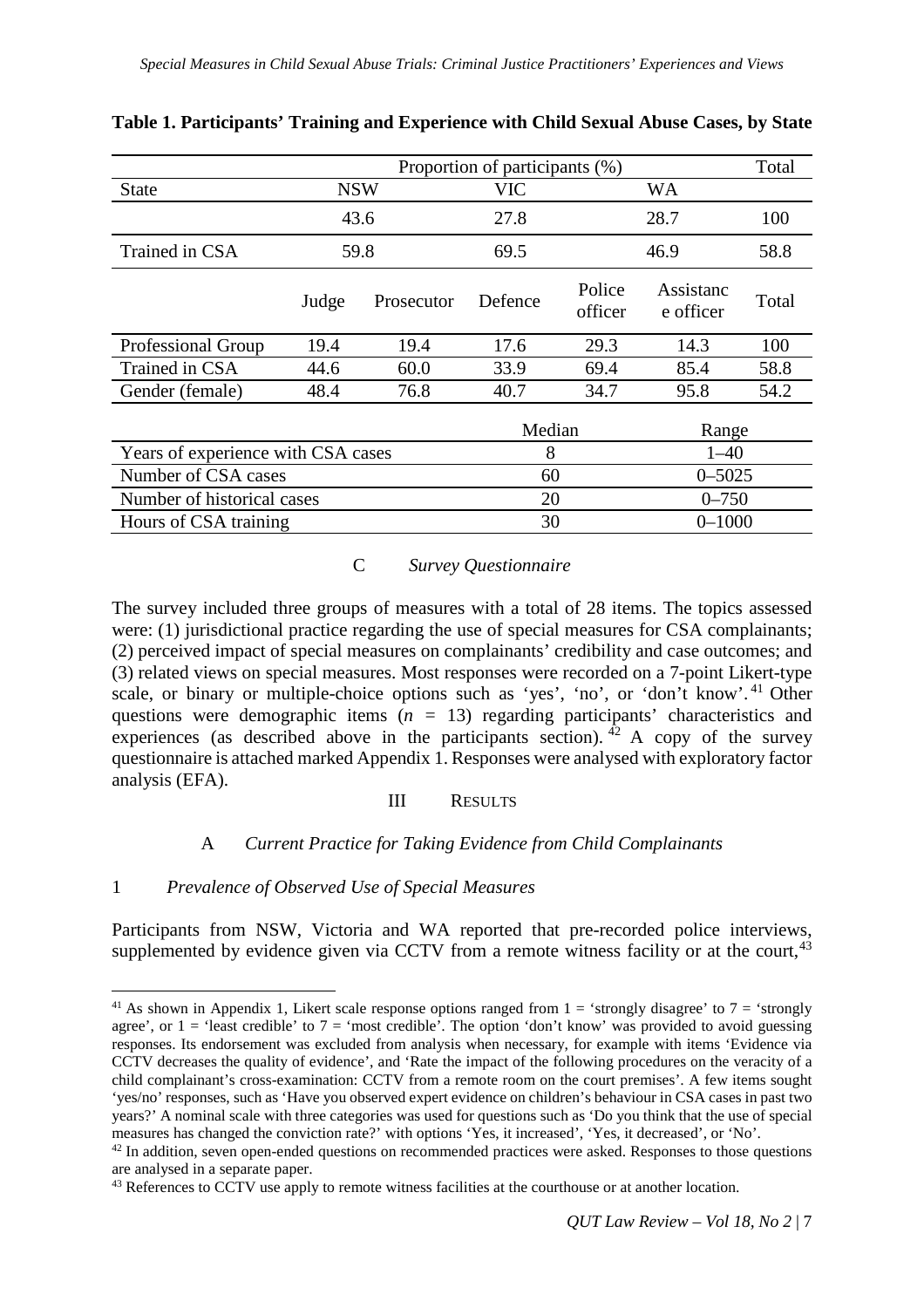was the most common current observed practice (74.3 per cent) for taking evidence from child CSA complainants. [44](#page-7-0) This procedure was rated most prevalent in NSW (83.9 per cent), followed by Victoria (69.6 per cent), and WA (64.1 per cent). The second most prevalent observed practice was the use of pre-recorded police interviews as evidence-in-chief at trial, with supplementary evidence and cross-examination at a pre-trial hearing (12.2 per cent). This method of taking complainants' evidence was most common in WA (20.7 per cent), followed by Victoria (18.1 per cent). The third most prevalent observed practice, the taking of all evidence via CCTV, was far less common, reported by 12.6 per cent of NSW, 8.5% of VIC and 7.6 per cent of WA practitioners. [45](#page-7-1) Three response options were not endorsed by participants as currently practised, namely the child witness giving all evidence on direct and crossexamination at a preliminary hearing, giving all evidence live in court from behind screen, and giving all evidence live in court.

For adult CSA complainants, the most frequent observed current practice was for all evidence to be given via CCTV (Victoria: 74.7 per cent, NSW 60.3 per cent, WA: 56.8 per cent). The second most common observed current practice was for all evidence to be given in-person in court (WA: 28.4 per cent, NSW: 27 per cent, VIC: 15.7 per cent). Fewer than one in ten adult CSA complainants used the third most common method of adducing evidence: pre-recorded police interviews, with supplementary evidence tendered via CCTV.[46](#page-7-2)

## 2 *Perceived Consistency of Practice and Policy*

The majority of participants (88.7 per cent) perceived no gaps between the most commonly observed practice for child complainants to give evidence and current policy in their jurisdiction. Exceedingly few participants (0.9 per cent) regarded practices in their state as inconsistent with prevailing policy, while 10.4 per cent of the participants stated that they did not know. The results did not differ across the states, [47](#page-7-3) or by professional group within the states.<sup>[48](#page-7-4)</sup>

For adult CSA complainants, 77.7 per cent of the participants viewed the most commonly observed practice as congruent with the current policy in their jurisdiction, whereas 21.1 per cent responded that they did not know. Only 1.2 per cent responded that the most common practice was inconsistent with current policy. These results did not differ across states. [49](#page-7-5) However, police officers' perceptions varied by state: 38.7 per cent of police officers in WA reported that they did not know whether practice and policy were consistent in their state, followed by NSW (17.8 per cent) and Victoria (5.6 per cent).

# 3 *Reasons for Non-use of Special Measures with Child and Adult CSA Complainants*

Participants indicated the extent of their agreement with nine potential reasons for the non-use of special measures for CSA evidence in their jurisdiction, and could specify others if not listed.

 $\overline{a}$ 

```
^{49} \chi^2 (4, N = 329) = 5.734, p = .220.
```
<span id="page-7-0"></span><sup>&</sup>lt;sup>44</sup> Derived from participant responses to the survey question: 'The most frequent current practice in my jurisdiction for child complainants of sexual abuse is: (a) Pre-recorded investigative interview, other evidence via CCTV (remote or in courthouse); (b) Pre-recorded investigative interview, other evidence at a preliminary hearing (c) All evidence via CCTV (remote or in courthouse); (d) All evidence at a preliminary hearing; (e) All evidence live in court from behind screen; (f) All evidence live in court; (g) Don't know'. See Appendix 1.<br><sup>45</sup> Differences across the states were statistically significant ( $\chi^2$  (8,  $N = 327$ ) = 31.826,  $p < .001$ ).<br><sup>46</sup>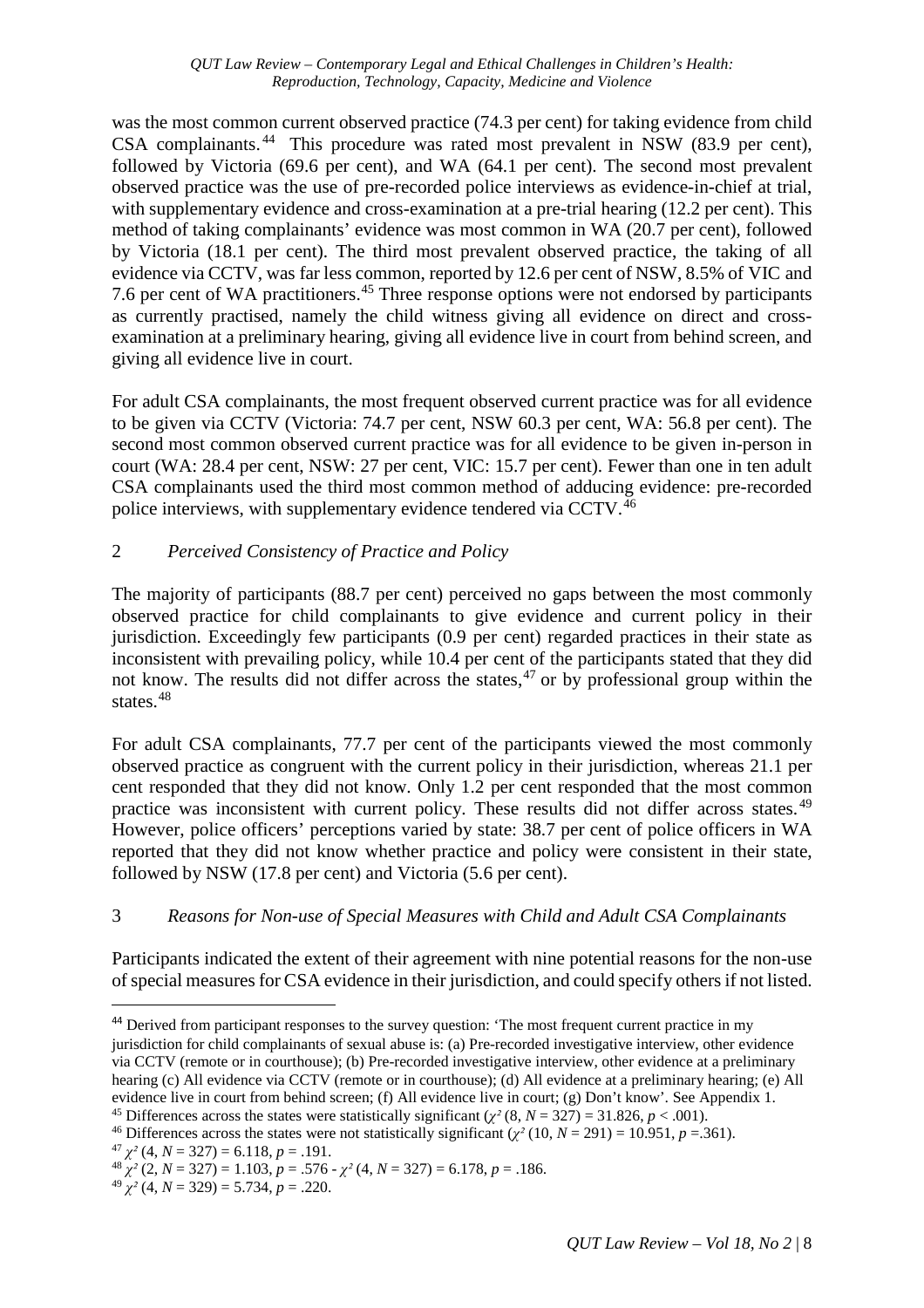As shown in Figure 1, faulty or missing technical equipment was the most likely reason for non-use,<sup>[50](#page-8-0)</sup> followed by logistic difficulties and judicial discretion. Avoidance of an appeal based on jury access to pre-recorded evidence in deliberations was the least likely of the given reasons. Variability in responses was not explained by jurisdiction,<sup>[51](#page-8-1)</sup> but by professional group membership.<sup>[52](#page-8-2)</sup> In other words, depending on which professional group was canvassed, explanations provided for the non-use of special measures differed.



*Figure 1.* Perceived Reasons for Non-use of Special Measures, by Practitioner Group

Police officers endorsed all available explanations for non-use of special measures more readily than did members of other professional groups, while judges rated non-use to a lesser extent than did members all other professional groups. Significant differences emerged across the professions for four of the endorsed reasons: staff shortages,<sup>[53](#page-8-3)</sup> avoiding appeals based on jury access to pre-recorded evidence in deliberation,  $54$  prejudice to the accused,  $55$  and judicial discretion.<sup>[56](#page-8-6)</sup> Defence lawyers cited prejudice to the accused as a reason for non-use of special measures more frequently than did all other professional groups, <sup>[57](#page-8-7)</sup> except police officers.<sup>[58](#page-8-8)</sup>

- <span id="page-8-2"></span> $52$  Wilk's Lambda = .709,  $F(36, 931) = 2.482, p < .001, \eta_p^2 = .082.$
- <span id="page-8-3"></span> $5^3 F(4, 256) = 4.371, p = .002, \eta_p^2 = .064.$
- <span id="page-8-4"></span> $5^4$  *F*(4, 256) = 13.101, *p* < .001,  $\eta_p^2$  = .170.
- <span id="page-8-5"></span> $55 F(4, 256) = 10.117, p < .001, \eta_p^2 = .137.$
- $56 \text{ F}(4, 256) = 11.191, p < .002, \quad \boxed{p_p^2} = .149.$
- <span id="page-8-7"></span><span id="page-8-6"></span> $57 M = 3.27$ ,  $SD = 1.85$ .
- <span id="page-8-8"></span> $58 M = 3.74$ ,  $SD = 1.84$ .

<span id="page-8-1"></span><span id="page-8-0"></span> $50 M = 3.91$ ,  $SD = 2.01$ .

<sup>&</sup>lt;sup>51</sup> Wilk's Lambda = .906,  $F(18, 496) = 1.402$ ,  $p = .125$ ,  $\eta_p^2 = .048$ .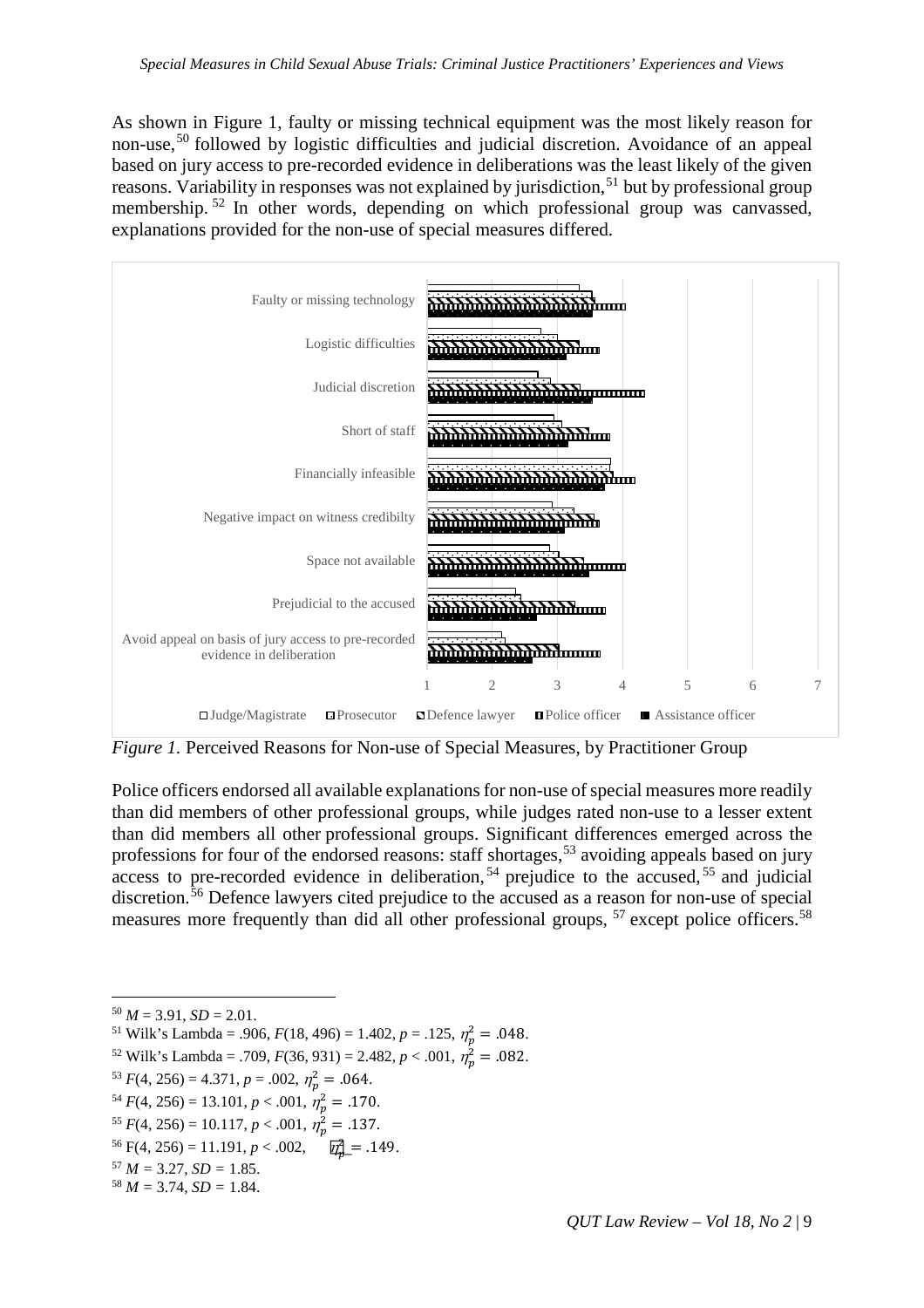Judges were least likely to endorse the exercise of a judicial discretion as a reason for non-use of special measures. [59](#page-9-0) 

## 4 *Duration of Waiting Period at Court Before CSA Complainants Give Evidence*

Across the states, participants reported from their recall for the previous 24 months that CSA complainants waited on average two to five hours (40 per cent,  $n = 122$ ) before giving evidence at a hearing or trial in their districts. The duration of the waiting period for more than one quarter of complainants before giving their evidence exceeded one day (26.9 per cent,  $n = 82$ ). In NSW, compared to Victoria and WA, reported waiting periods for significantly more complainants exceeded five hours (16.0 per cent,  $n = 21$ ; cf Victoria 7.0 per cent,  $n = 6$ ; WA 13.6 per cent, *n =* 12) and exceeded one day (38.9 per cent, *n =* 51, cf. Victoria 26.7 per cent, *n =* 23; WA 9.1 per cent, *n =* 8).

## 5 *Use of Expert Evidence on the Behaviour of Sexually Abused Children*

Overall, across all jurisdictions, in the past two years, one in every five participants (19.9 per cent, *n =* 61) reported observing expert evidence in CSA trials on the topic of the behaviour of sexually abused children. These rates were fairly similar in NSW (20.6 per cent, *n =*27) and Victoria (27.3 per cent,  $n = 27$ ), while the rate in WA was lower (11.4 per cent,  $n = 10$ ). In terms of participants' professional group, counsel for the prosecution and the defence had more experience in this regard than members of other professional groups: 15.9 per cent of judges reported observing this type of expert evidence in the past two years (*n =* 10), along with 24.6 per cent of prosecutors (*n =* 15), 31.5 per cent of defence lawyers (*n =* 17), 13.8 per cent of police officers ( $n = 12$ ), and 17.5 per cent of witness assistance officers ( $n = 7$ ).

Participants who had observed expert evidence were asked whether they perceived that the expert evidence on children's behaviour was helpful to a jury. More than three-fifths of the participants (62.7 per cent,  $n = 37$ ) endorsed the use of this type of expert evidence as helpful to a jury. Support for expert evidence was higher in Victoria (75.0 per cent) than in the other two states. In terms of participants' professional group, more prosecutors (35.1 per cent*, n =* 5) than police officers (24.3 per cent,  $n = 9$ ) and judges (18.9 per cent,  $n = 9$ ) held this view. These trends by professional group were similar across states.

# B *The Influence of Special Measure on Complainants' Credibility and Reliability*

## 1 *The Perceived Impact of Special Measures on the Credibility of Evidence-in-chief of CSA Complainants*

Participants rated the perceived impact on the credibility of a child complainant of nine methods of giving evidence in-chief.<sup>[60](#page-9-1)</sup> Pre-recorded interviews were perceived to have the least detrimental impact on the credibility of a child complainant followed by 'questions by counsel with intervention by the judge as needed' and 'pre-recorded evidence conducted at a preliminary hearing' (as presented in Figure 2)<sup> $61$ </sup> In-person evidence in court with the assistance of an intermediary was perceived as most detrimental.<sup>[62](#page-9-3)</sup> The variability of the

<span id="page-9-0"></span> $59 M = 2.70$ ,  $SD = 1.56$ .

<span id="page-9-1"></span><sup>&</sup>lt;sup>60</sup> Perceived impact was measured as no assessment of the ground truth of the evidence was feasible. <sup>61</sup>  $M = 5.34$ ,  $SD = 1.59$ .

<span id="page-9-3"></span><span id="page-9-2"></span> $62 M = 3.89$ ,  $SD = 1.80$ .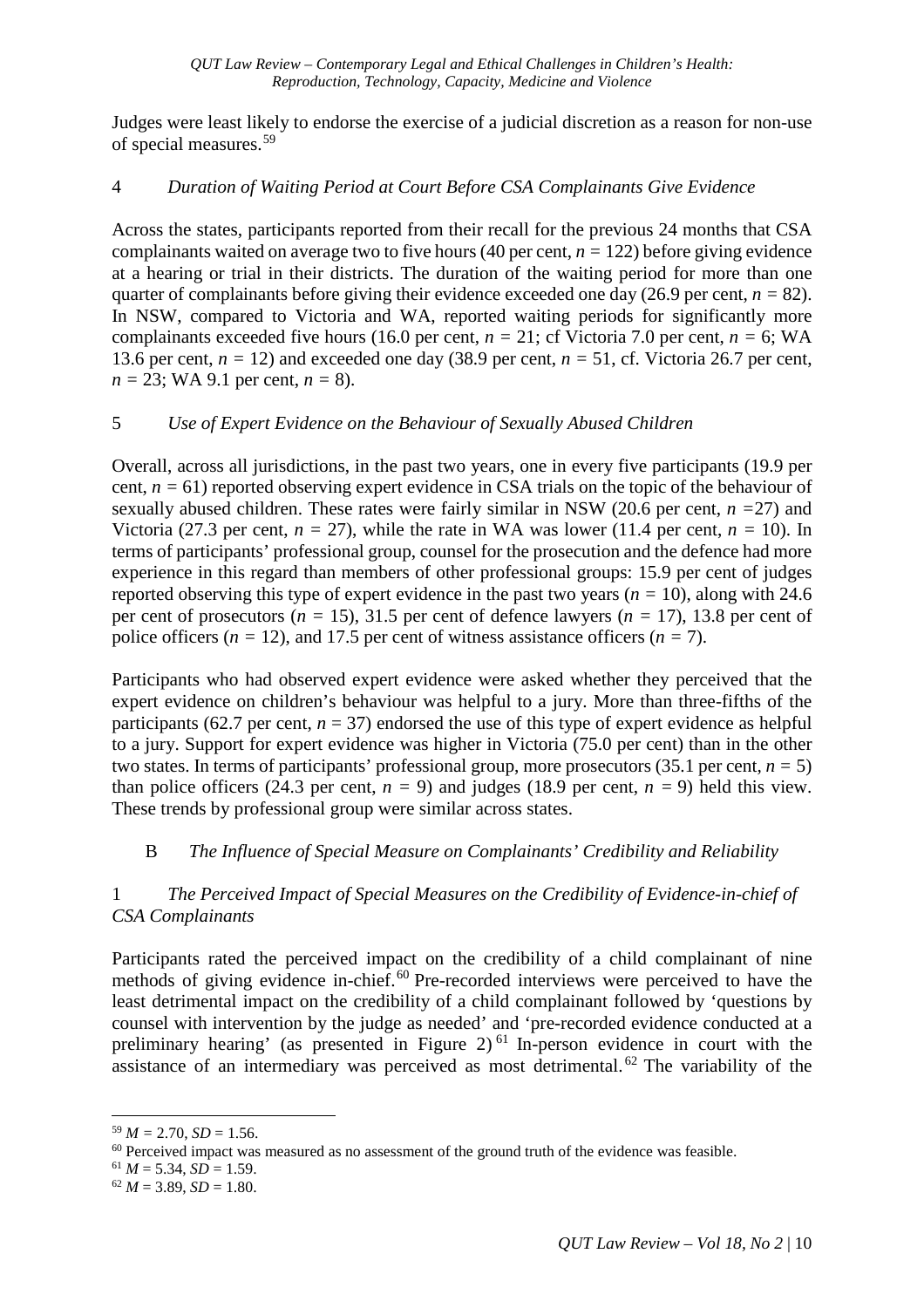responses was not explained by jurisdictional differences,<sup>[63](#page-10-0)</sup> but rather, by professional group membership.<sup>[64](#page-10-1)</sup> In other words, the professional groups viewed the effects of the nine different methods of evidence in different ways.

Police officers and witness assistance officers rated the impact of CCTV and pre-recorded evidence more favourably than the other professional groups. Significant differences by professional group emerged for five specific methods of giving evidence: CCTV on court premises;<sup>[65](#page-10-2)</sup> CCTV from a remote room off the court premises;<sup>[66](#page-10-3)</sup> pre-recorded interviews of evidence-in-chief;  $67$  pre-recorded evidence at a pre-trial hearing;  $68$  and in-person evidence given in the conventional way.[69](#page-10-6)



*Note.* \*Statistically significant differences across practitioner groups (*p <.05)*

*Figure 2.* Perceived Credibility of Evidence-in-chief of Child Sexual Abuse Complainants Using Special Measures.

- <span id="page-10-1"></span><span id="page-10-0"></span><sup>64</sup> Wilk's Lambda = .562,  $F(36, 639) = 2.950, p < .001, \eta_p^2 = .134$ .
- <span id="page-10-2"></span> $^{65}F(4, 178) = 7.015, p \sim 0.001, \eta_p^2 = .136.$
- <span id="page-10-3"></span> $^{66}F(4, 178) = 5.781, p < .001, \eta_p^2 = .115.$
- <span id="page-10-4"></span> $^{67}F(4, 178) = 15.098, p < .001, \eta_p^2 = .253.$
- <span id="page-10-5"></span> $68 \text{ F}(4, 178) = 9.579, p < .001, \eta_p^2 = .177.$
- <span id="page-10-6"></span> $^{69}$  F(4, 178) = 6.283, *p* < .001,  $\eta_p^2$  = .124.

<sup>&</sup>lt;sup>63</sup> Wilk's Lambda = .866,  $F(18, 340) = 1.415$ ,  $p = .122$ ,  $\eta_p^2 = .070$ .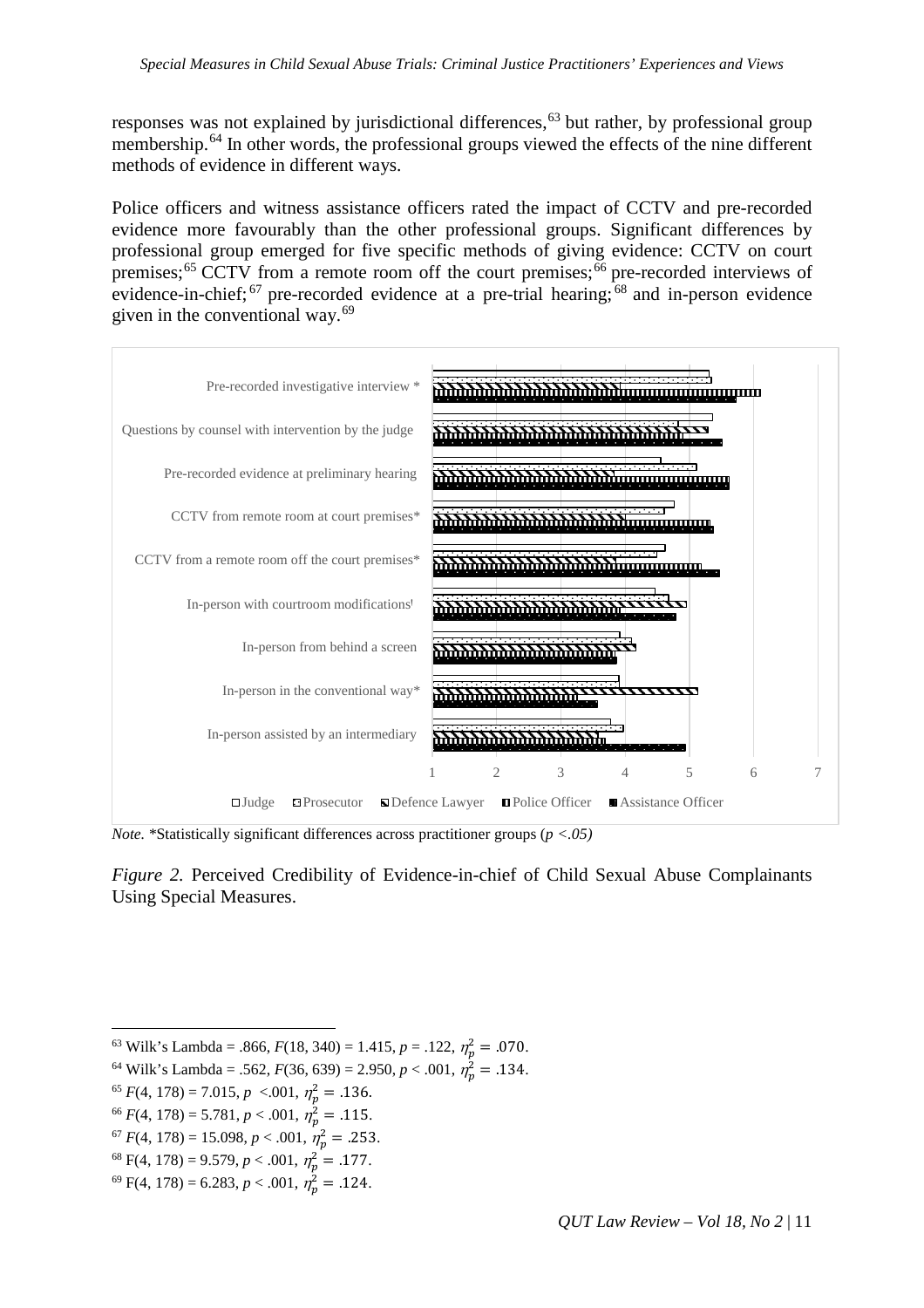## 2 *The Perceived Impact of Special Measures on the Credibility of Responses of a Child Complainant on Cross-examination*

Participants rated the impact on a child's credibility of nine possible methods of giving evidence on cross-examination (see Appendix 1). Questions by counsel that prompted an intervention by the judge (as needed) were perceived to enhance the child complainants' credibility on cross-examination to the greatest degree, [70](#page-11-0) followed by 'pre-recorded investigative interview' and 'pre-recorded evidence conducted at a preliminary hearing' (see Figure 3). Giving evidence in-person from behind a screen yielded the lowest credibility ratings.<sup>[71](#page-11-1)</sup> The variability of the responses was not explained by state,<sup>[72](#page-11-2)</sup> but was attributable to professional group membership. [73](#page-11-3) 



*Note. \**Statistically significant differences across practitioner groups (*p*< .05).

*Figure 3.* Perceived Credibility of Child Sexual Abuse Complainants on Cross-examination Using Special Measures, by Practitioner Group.

- <sup>72</sup> Wilk's Lambda = .862,  $F(18, 342) = 1.461$ ,  $p = .101$ ,  $\eta_p^2 = .071$ .
- <span id="page-11-3"></span><span id="page-11-2"></span><sup>73</sup> Wilk's Lambda = .591,  $F(36, 642) = 2.692, p < .001, \eta_p^2 = .123$ .

<span id="page-11-0"></span> $70 M = 5.08$ ,  $SD = 1.59$ .

<span id="page-11-1"></span> $71 M = 3.78$ ,  $SD = 1.63$ .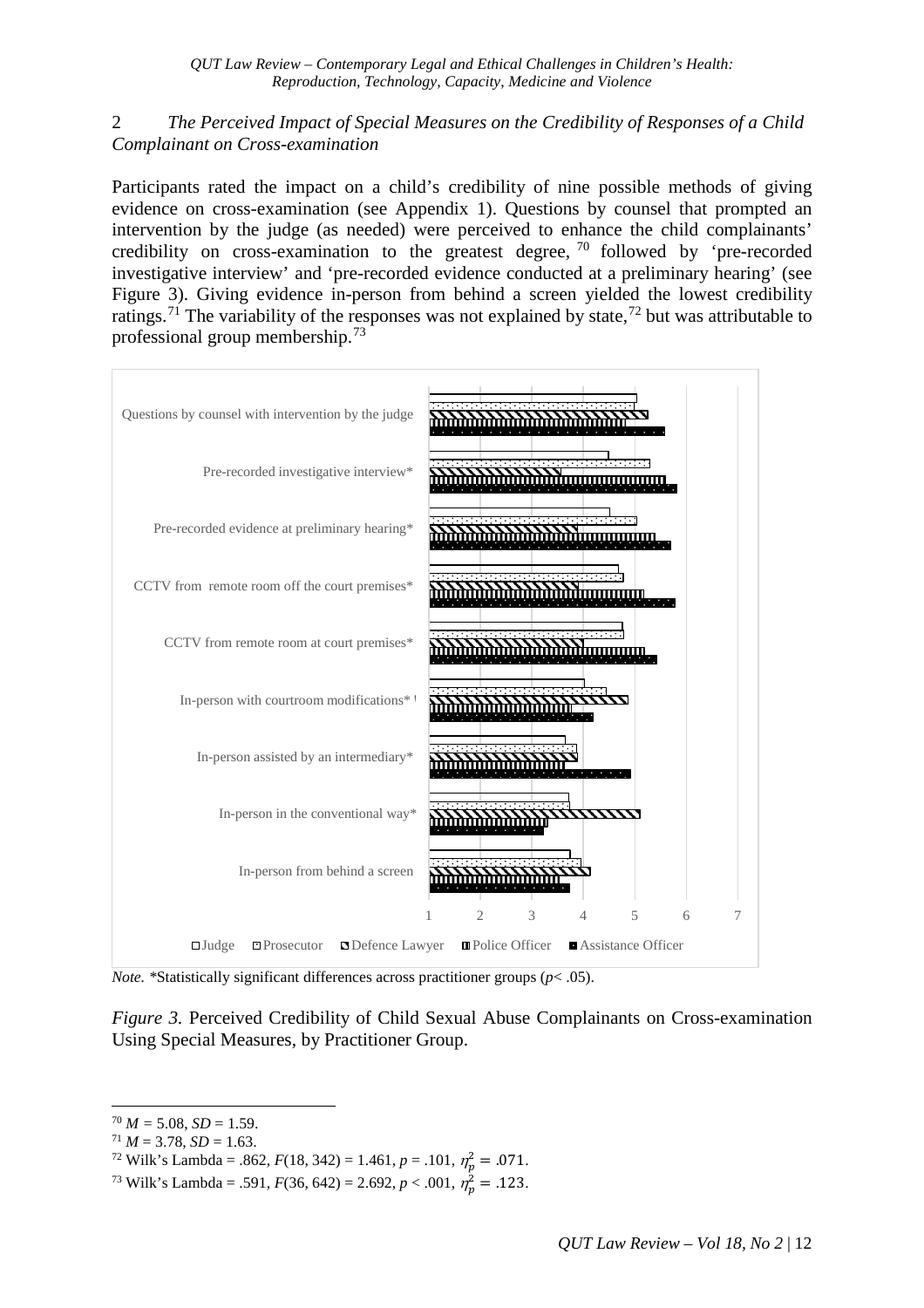Defence lawyers rated conventional in-person cross-examination at trial as most favourable to the complainants' credibility, whereas police officers and witness assistance officers rated CCTV or pre-recorded evidence/interviews as more favourable. Significant differences emerged across the professional groups for seven special measures: CCTV from a remote room on court premises; <sup>[74](#page-12-0)</sup> CCTV from a remote room off the court premises; <sup>[75](#page-12-1)</sup> pre-recorded interview;<sup>[76](#page-12-2)</sup> pre-recorded evidence at a preliminary hearing;<sup>[77](#page-12-3)</sup> in-person evidence with the assistance of an intermediary;<sup>[78](#page-12-4)</sup> in-person evidence with courtroom modifications;<sup>[79](#page-12-5)</sup> and inperson evidence given in the conventional way. $80$  Courtroom modifications included features such as one-way glass, alternative seating arrangements, removal of wigs and gowns, and clearing of the public gallery.

Another veracity measure, participants' perceptions of the reliability of a CSA complainant's evidence, was strongest at trial when a pre-recorded police interview was used as a special measure (26.7 per cent,  $n = 82$ ). Yet consensus on this point was somewhat low, endorsed by one in every four participants. A congruent finding emerged in NSW, where one-third of the participants favoured the reliability of this special measure (33.6 per cent,  $n = 44$ ). By comparison, the largest proportion of participants in Victoria reported that complainants were most reliable when giving all evidence in-person in court (27.3 per cent,  $n = 24$ ).<sup>[81](#page-12-7)</sup> Across all states, one in five participants rated CCTV from a remote room and conventional in-person evidence as the next most reliable method to present a complainant's evidence (21.3 per cent,  $n = 65$  and 21 per cent,  $n = 64$ , respectively). In WA, CCTV from a remote room was rated as more reliable than in-person evidence (29.5 per cent,  $n = 26$  vs 18.2 per cent,  $n = 16$ ).

Participants expressed more consensus that the complainants' reliability was weakest when all evidence was given in the conventional way in-person at trial (39.4 per cent,  $n = 121$ ). This view was congruent across all three states.[82](#page-12-8) Between one-fifth and a quarter of the participants reported that they did not know which method of giving evidence was the least reliable (21.8 per cent). Evidence via pre-recorded police interviews was ranked third amongst methods for taking evidence perceived as the least reliable (NSW: 11.5 per cent, *n =* 15; Victoria: 14.8 per cent, *n =* 13; WA: 11.4 per cent, *n =* 10).

Observations by the five professional groups as to the reliability of the different methods for taking the complainants' evidence differed. Over half of defence lawyers rated complaint's reliability as strongest when giving in-person evidence, without the use of any special measure (57.4 per cent,  $n = 31$ ). No more than 13 per cent of any other professional group endorsed inperson evidence as the most reliable method for complainants' evidence. Similarly, defence lawyers were the least likely to view the complainant's reliability at trial as strongest when giving evidence via CCTV from a remote room, whether on court premises (13 per cent, *n =* 7) or off (0.0 per cent); via a recorded police interview (11.1 per cent, *n =* 6); via video-recorded pre-trial hearing (5.6 per cent,  $n = 3$ ); or in-person with an intermediary (1.9 per cent,  $n = 1$ ).

- <span id="page-12-1"></span><sup>75</sup>  $F(4, 179) = 5.919, p < .001, \eta_p^2 = .117.$
- <span id="page-12-2"></span> $7^{\circ}F(4, 179) = 13.244, p < .001, \eta_p^2 = .228.$
- <span id="page-12-3"></span> $77 \text{ F}(4, 179) = 7.929, p < .001, \eta_p^2 = .151.$
- <span id="page-12-4"></span> $7^8 F(4, 179) = 3.306, p = .012, \eta_p^2 = .069.$
- <span id="page-12-5"></span> $T^9 F(4, 179) = 2.860, p = 0.025, \eta_p^2 = .060.$
- <span id="page-12-6"></span> $^{80}$  F(4, 179) = 4.068, *p* < .005,  $\eta_p^2$  = .083.

<span id="page-12-7"></span><sup>81</sup> Differences across the states were statistically significant ( $\chi^2$  (14, *N* = 307) = 29.865, *p* = .008). <sup>82</sup> Differences across the states were not statistically significant.

<span id="page-12-0"></span> $\frac{1}{74}F(4, 179) = 4.295, p = .002, \eta_p^2 = .088.$ 

<span id="page-12-8"></span>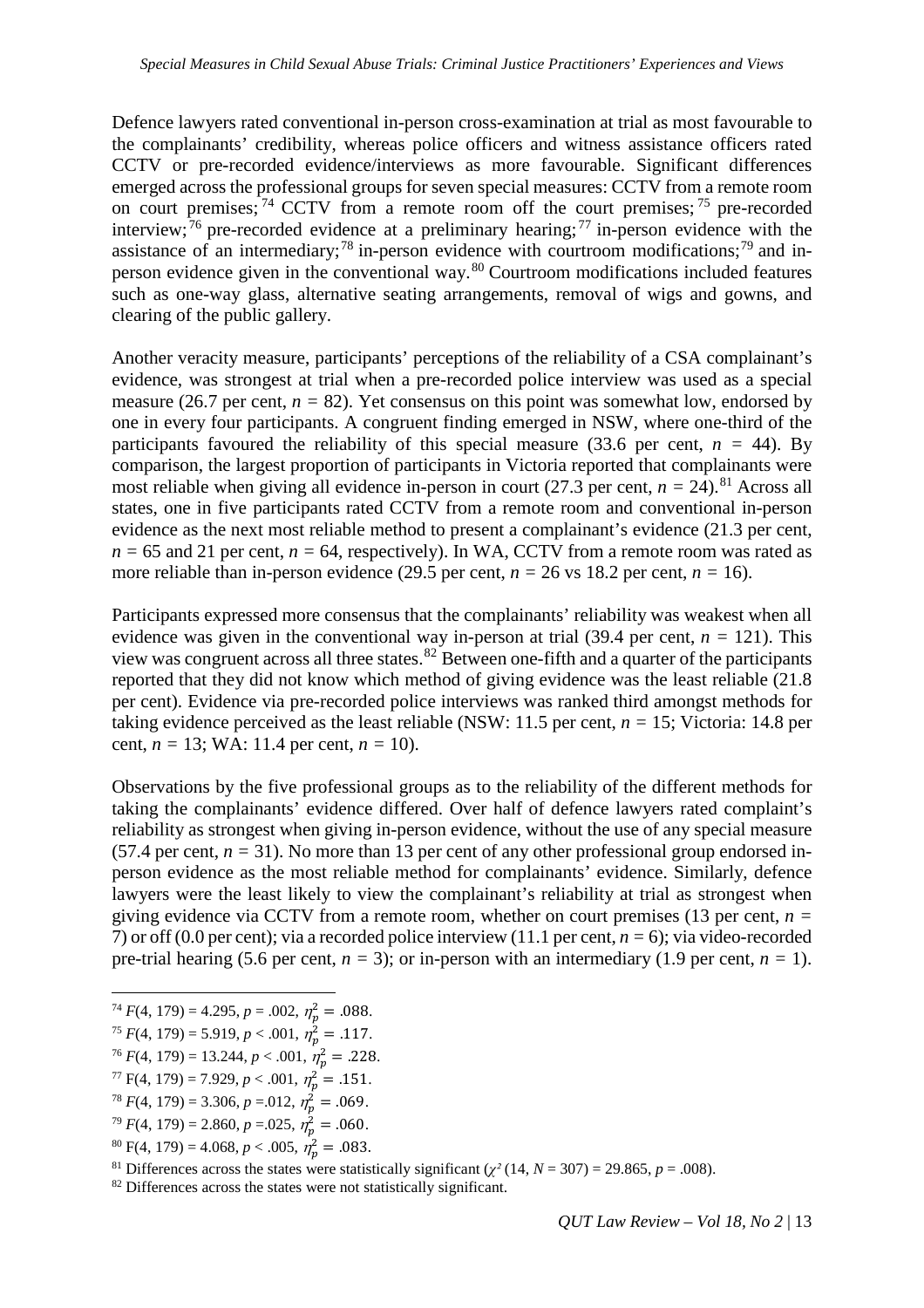Police officers (41.4 per cent,  $n = 36$ ) and witness assistance officers (25 per cent,  $n = 10$ ) rated the complainant's reliability as strongest in pre-recorded police interviews. Prosecutors (27.9 per cent,  $n = 17$ ) and judges (33.3 per cent,  $n = 31$ ) both endorsed the use of CCTV from a remote room on court premises as the most reliable measure. Half of the participating judges in WA reported that they did not know which method of giving evidence was the least reliable (50.0 per cent,  $n = 7$ ), as did witness assistance officers (43.8 per cent,  $n = 7$ ).<sup>[83](#page-13-0)</sup>

## C *The Perceived Influence of Special Measures on Conviction Rates in CSA Trials*

In terms of the perceived impact of special measures on conviction rates in CSA cases, the proportion of participants (47.5 per cent,  $n = 145$ ) who reported that they increased conviction rates was roughly equivalent to that of participants who perceived no change in conviction rates (45.9 per cent,  $n = 140$ ). A small proportion of participants, approximately one in every 20 participants (6.6 per cent,  $n = 20$ ), believed that conviction rates decreased because of the use of special measures. These results were congruent across NSW, where 49.6 per cent ( $n = 65$ ) of participants perceived an increase in conviction rates, and 48.9 per cent ( $n = 64$ ) reported no change, and in WA, where 51.1 per cent  $(n = 45)$  reported an increase in conviction rates, and 38.6 per cent indicated no change (*n =* 34). In Victoria, a higher proportion of participants reported no perceived change in conviction rates attributable to the use of special measures (48.8 per cent,  $n = 42$ ), whereas two-fifths perceived an increase in conviction rates (40.7 per cent,  $n = 35$ ). Across all three states the proportions of the opinions were significantly different.<sup>[84](#page-13-1)</sup> These differences across professional groups within the states were not statistically significant,<sup>[85](#page-13-2)</sup> whereas defence lawyers were least likely to perceive that the use of special measures increased conviction rates across states. Of note, a higher proportion of defence lawyers in Victoria perceived a decrease in conviction rates, compared to other professional groups (Figure 4).



<span id="page-13-0"></span><sup>83</sup> Differences across professional groups within the states were statistically significant:  $\chi^2$  (28, *N* = 305) = 91.866,  $p < .001$ .<br><sup>84</sup>  $\chi^2$  (4, *N* = 307) = 11.768, *p* = .019.

- 
- <span id="page-13-2"></span><span id="page-13-1"></span> $^{85}$   $\chi^2$  (8, *N* = 305) = 14.164, *p* = .078.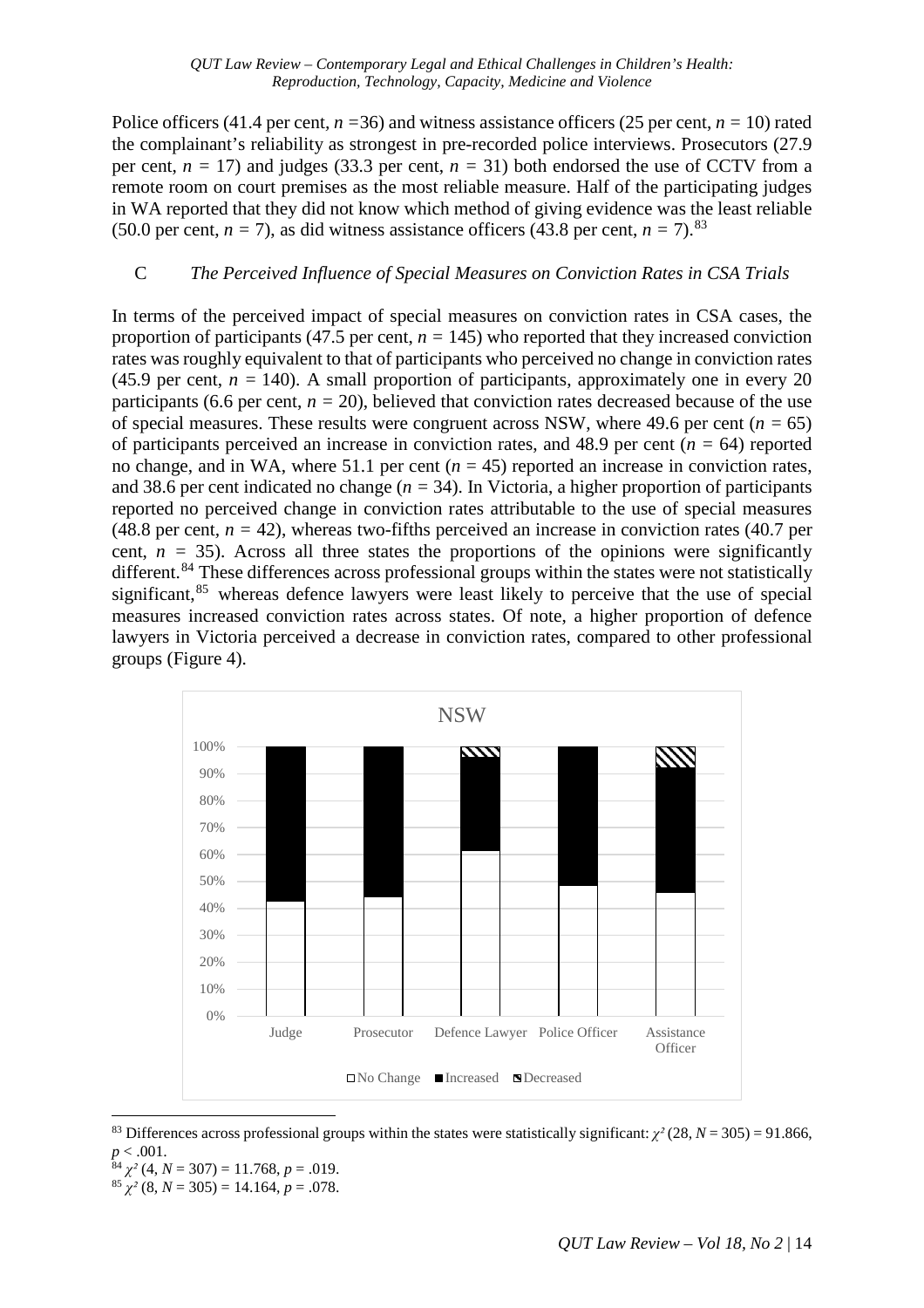

*Figure 4.* Proportion of Perceived Influence of Special Measures on Conviction Rates in Child Sexual Abuse Trials, by State and Profession

## D *Perceived Best Special Measures for the Veracity of CSA Complainants' Evidence*

## 1 *Best Procedure Overall for the Credibility of Child CSA Complainants*

Of the nine possible options to present a child complainant's evidence at trial, participants selected the one that they viewed as the best procedure overall for the credibility of the complainant. Overall, participants rated pre-recorded interviews as the best procedure although this degree of consensus was modest, endorsed by approximately one third of the participants (34.9 per cent,  $n = 107$ ). Pre-recorded police interviews were consistently ranked as the best method for the credibility of a complainant's evidence across all three states although the proportions were significantly different, with NSW (38.2 per cent, *n =* 50) showing the highest rate of agreement, followed by WA (37.1 per cent,  $n = 33$ ) and Victoria (27.6 per cent,  $n =$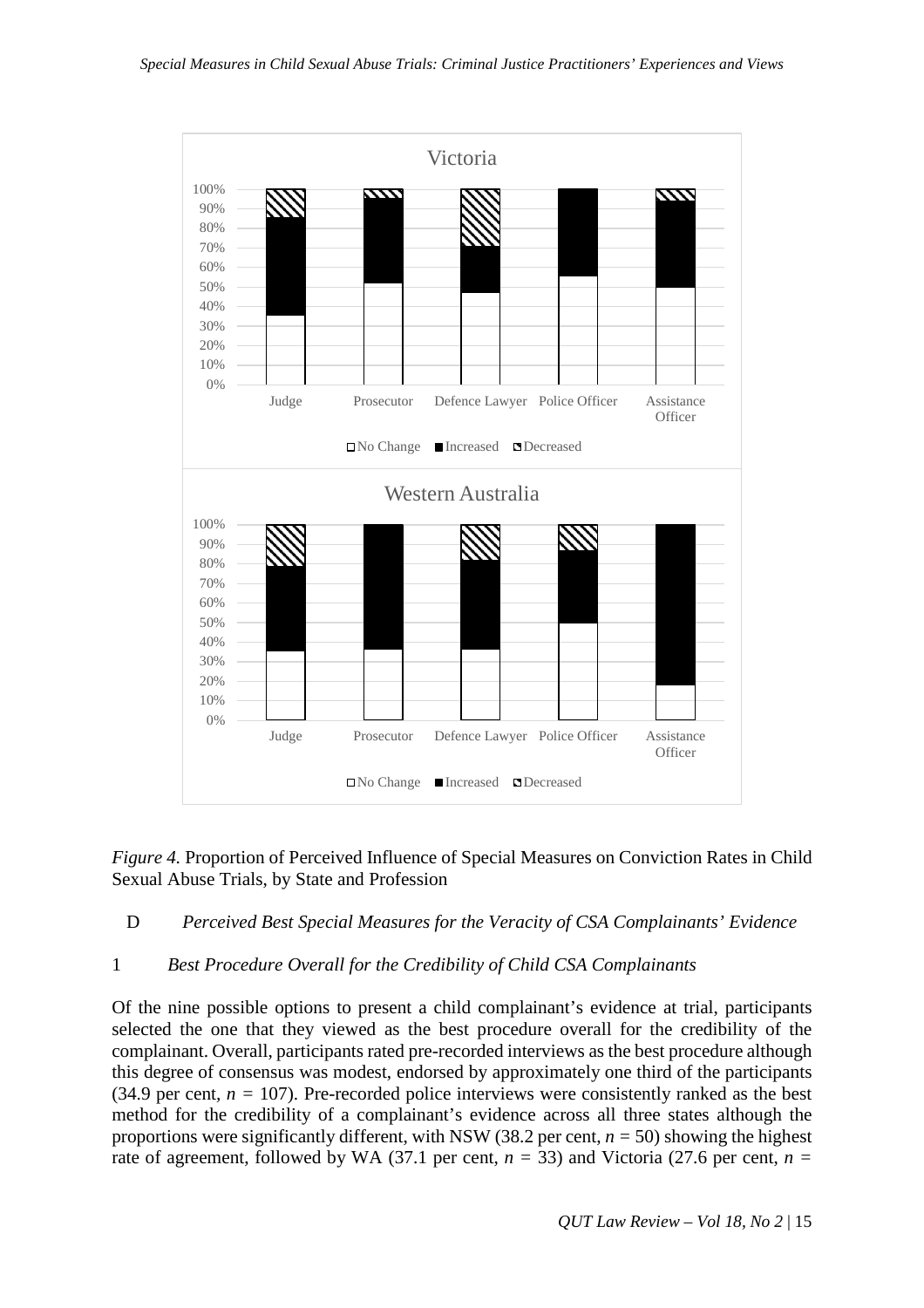24). <sup>[86](#page-15-0)</sup> Approximately one quarter of the participants (25.7 per cent,  $n = 79$ ) rated CCTV evidence from a remote room on the court premises as the second best procedure for the credibility of a child complainant.

By professional group, one in five defence lawyers regarded conventional in-person evidence as the best procedure for the credibility of child complainants  $(20.4 \text{ per cent}, n = 14).$ <sup>[87](#page-15-1)</sup> This rate of support by defence lawyers for the conventional method of giving evidence exceeded that by members of all other professional groups by more than a factor of three, ie, 6.5% was the highest rating given to the conventional method of giving evidence by all other professional groups.

## 2 *Best Procedure for the Credibility of the Evidence of an Adult CSA Complainant*

Across all jurisdictions, participants identified conventional in-person evidence as the best procedure for the credibility of adult CSA complainants (24.2 per cent,  $n = 76$ ). This finding was congruent across states while the consensus rate was low. Overall, defence lawyers were the professional group most likely to endorse in-person evidence as the best procedure for the credibility of adult complainants (50.0 per cent,  $n = 27$ ), although the extent to which defence lawyers held this view varied across jurisdictions. In NSW, 69.2 per cent of defence lawyers  $(n = 18)$  favoured in-person evidence as the best measure for these purposes, more than twice the rate in other states: 29.4 per cent in Victoria (*n =* 5), 36.4 per cent in WA (*n =* 4). Across jurisdictions, pre-recorded interviews were rated as the best procedure overall for the credibility of adult complainants by more police officers (12.5 per cent,  $n = 11$ ) than by any other professional group. A high proportion of judges reported that CCTV from a remote room at the courthouse was the best procedure  $(28.6 \text{ per cent}, n = 18)$ , whereas witness assistance officers rated CCTV from a remote room off the court premises (19.5 per cent,  $n = 9$ ) more favourably. These results also differed from state to state: judges in NSW identified CCTV from a remote room on court premises as the best procedure (40 per cent,  $n = 14$ ); whereas Victorian judges listed pre-recorded investigation interviews (28.8 per cent,  $n = 4$ ), and WA judges identified in-person evidence (22.2 per cent,  $n = 14$ ). NSW and WA witness assistance officers favoured CCTV from a room off the court premises as the best practice (30.8 per cent,  $n = 4$ ; 19.5 per cent,  $n = 8$  respectively), compared to Victorian witness assistance officers who were most likely to favour conventional in-person evidence  $(23.5 \text{ per cent}, n = 4)$ .<sup>88</sup>

## E *Practitioners' Views of Special Procedures Used in CSA Trials*

Of the 12 evaluative statements about the impact of special measures in CSA trials, four statements yielded substantially high average ratings (scores exceeding 5.45 out of a maximum of 7). The four statements yielding unequivocal agreement from most participants were that (a) waiting to testify at trial was stressful for complainants;<sup>[89](#page-15-3)</sup> (b) giving evidence via CCTV reduced traumatic experiences of complainants;  $90$  (c) the benefits of video technology outweighed the technical difficulties;<sup>[91](#page-15-5)</sup> and that preparation of the complainant by the Crown to give evidence at trial reduced complainant confusion.<sup>[92](#page-15-6)</sup>

<span id="page-15-1"></span><span id="page-15-0"></span><sup>&</sup>lt;sup>86</sup>  $\chi^2$  (20, N = 307) = 40.940, p = .004.<br><sup>87</sup> Differences across professional groups were statistically significant:  $\chi^2$  (40, N = 307) = 123.065, p < .001.<br><sup>88</sup> Differences across professional groups were statisti

<span id="page-15-2"></span>

<span id="page-15-3"></span> $89 M = 6.35$ , SD = 1.78.

<span id="page-15-4"></span> $^{90}$  *M* = 6.03, SD = 1.44.

<span id="page-15-5"></span> $^{91}$  *M* = 5.55, SD = 1.61.

<span id="page-15-6"></span> $^{92}$  *M* = 5.45, SD = 1.67.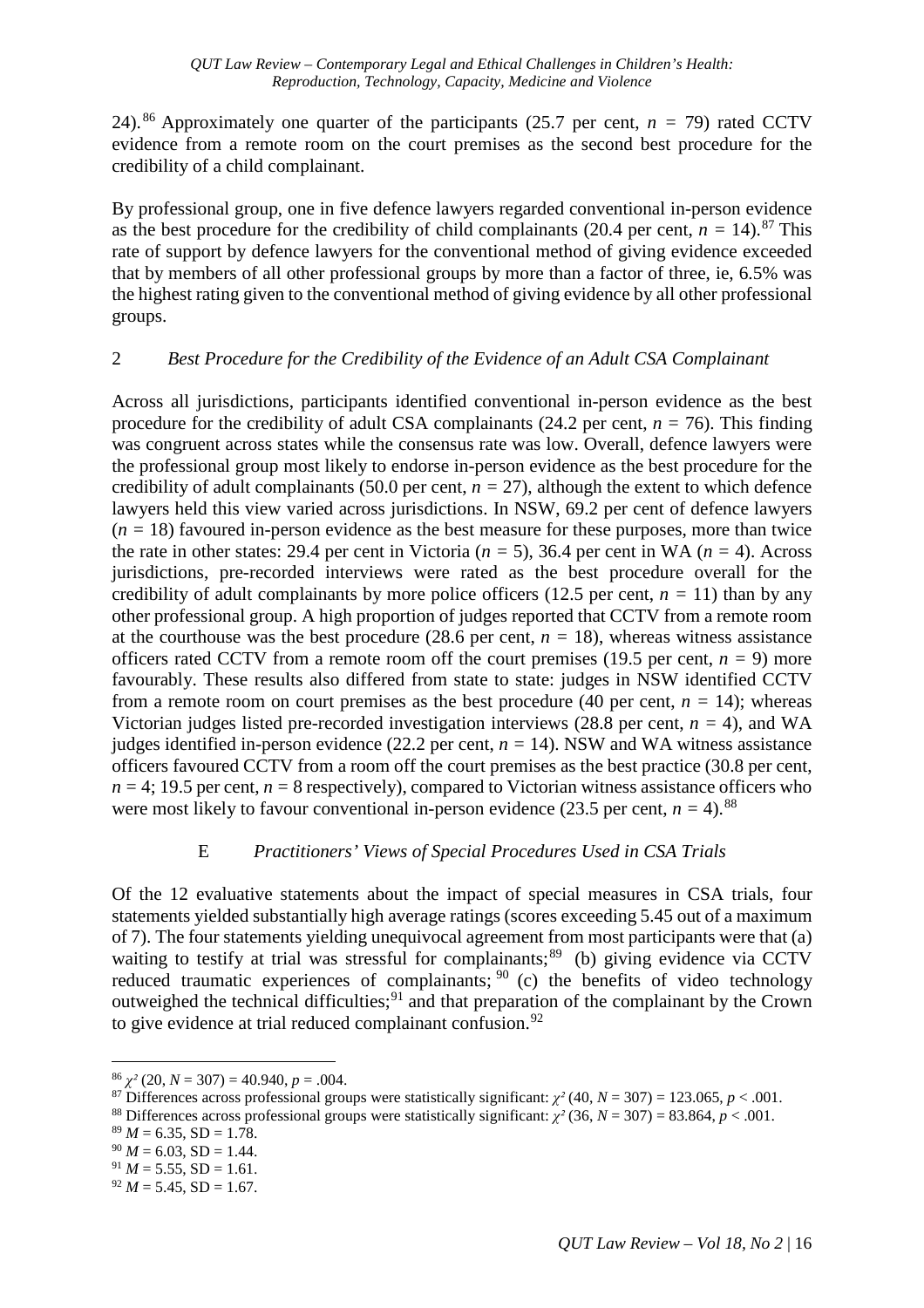| <b>Item</b>                                                                          | <b>Factor 1</b> | Factor 2 Factor 3 |      | <b>Mean</b> | <b>SD</b> |
|--------------------------------------------------------------------------------------|-----------------|-------------------|------|-------------|-----------|
| <b>Beneficial Professional Support</b>                                               |                 |                   |      |             |           |
| Questioning via an intermediary is<br>fair to the complainant.                       | 0.90            |                   |      | 4.50        | 1.76      |
| Questioning via an intermediary<br>facilitates jury understanding of the<br>evidence | 0.93            |                   |      | 4.20        | 1.78      |
| Expert evidence on children's<br>behaviour is necessary.                             | 0.44            |                   |      | 4.71        | 2.02      |
| Areas to improve in pre-recorded                                                     |                 |                   |      |             |           |
| police interviews                                                                    |                 |                   |      |             |           |
| Pre-recorded police interviews vary<br>too much in quality to be effective.          |                 |                   | 0.90 | 3.67        | 1.80      |
| Pre-recorded police interviews<br>contain too much irrelevant<br>information.        |                 |                   | 0.61 | 4.34        | 1.86      |
| Risks of eliciting evidence via<br><b>CCTV</b>                                       |                 |                   |      |             |           |
| Juries perceive evidence via CCTV<br>or video as less credible.                      |                 | 1.02              |      | 3.52        | 1.69      |
| Juries perceive evidence via CCTV<br>or video as unfair to the accused.              |                 | 0.73              |      | 3.04        | 1.46      |
| Evidence via CCTV decreases the<br>quality of evidence.                              |                 | 0.40              |      | 3.32        | 1.92      |

**Table 2. Practitioners' Evaluations of Special Measures: Factor Loadings and Item Averages**

*Note.* Mean ratings above the number 4 reflect participant agreement;  $SD =$  standard deviation

The remaining eight items with more variant responses were subjected to Exploratory Factor Analysis (EFA).<sup>[93](#page-16-0)</sup> The results yielded three underlying factors as shown in Table 3. The first factor specified the benefits of further professional support in CSA trials from expert witness evidence and witness intermediaries; the second factor indexed two areas for improvement in pre-recorded police interviews; and the third factor construed risks of eliciting evidence via CCTV. [94](#page-16-1)

Regarding these three factors, practitioners' views of special measures in CSA trials varied significantly across states and practitioner groups.<sup>[95](#page-16-2)</sup> Parameter estimates suggested that the benefits of expert evidence on children's behaviours following exposure to child sexual abuse, and witness intermediaries were evaluated more positively by practitioners from NSW and

<span id="page-16-0"></span><sup>93</sup> The extraction method was Unweighted Least Squares, to accommodate variables measured by a Likert scale. Promax rotation was used to allow correlations between factors.

<span id="page-16-1"></span><sup>&</sup>lt;sup>94</sup> The reliability of each factor was satisfactory:  $\alpha = .780, .745$  and .754 respectively while the second factor was limited, not satisfying the psychometric standard of having three or more items per factor.

<span id="page-16-2"></span><sup>&</sup>lt;sup>95</sup> The bootstrapping method was used due to the violation of the normal distribution assumption in the three dependent variables. The effect of state: Pillai's Trace: .052,  $F(6, 562) = 2.49$ ,  $p = .022$ ,  $\eta_p^2 = .026$ ), the effect of profession: Pillai's Trace: .279, *F* (12, 846) = 7.24, *p* < .001, *η<sup>p</sup>* <sup>2</sup> = .093).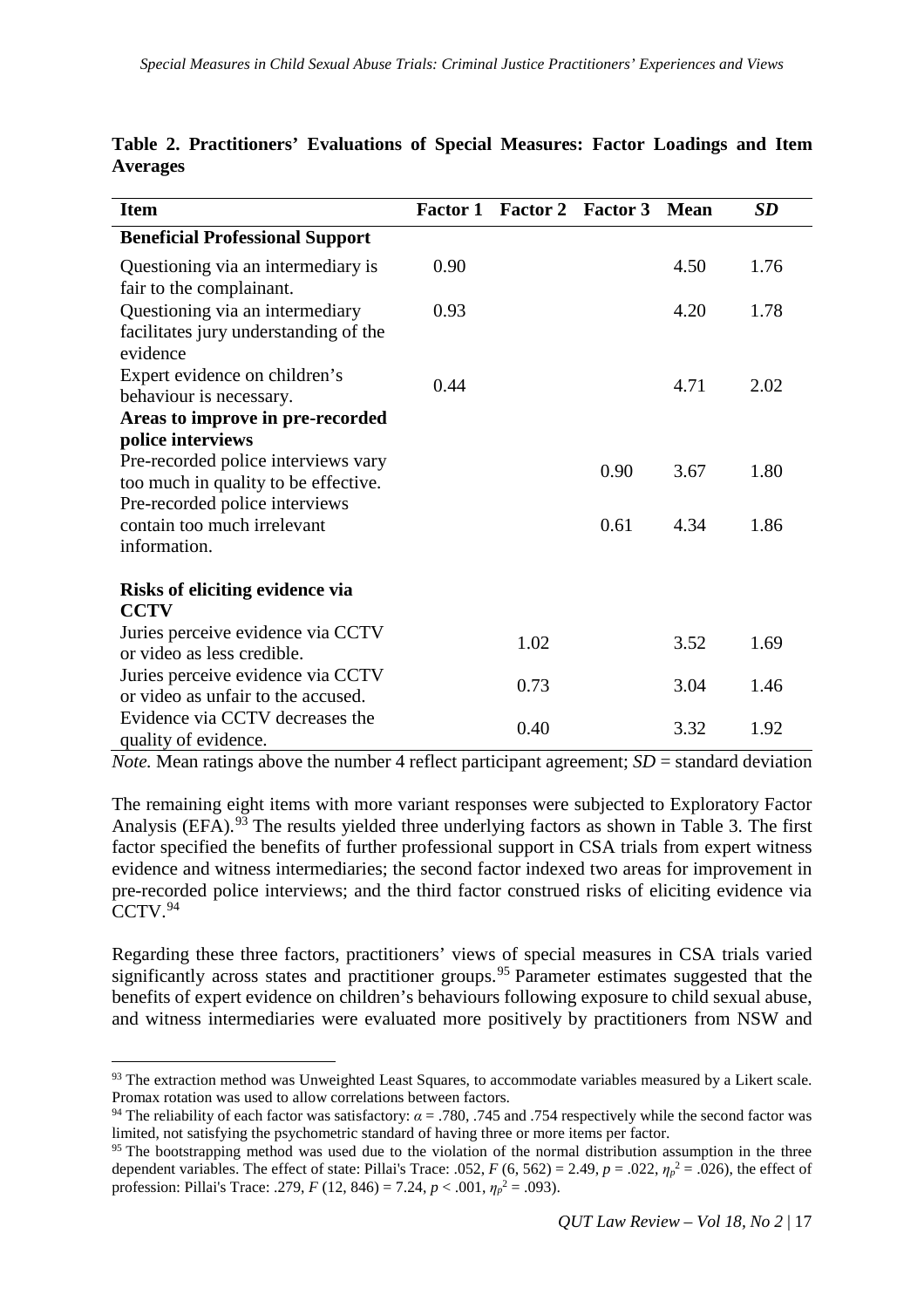Victoria compared to those from WA (see Figure 5a). By profession, defence lawyers viewed the benefits and deficits of pre-recorded police interviews significantly differently from witness assistance officers, while the views of other practitioner groups on this topic did not differ (see Figure 5b). Regarding evidential risks of CCTV use in CSA trials, the views of all the professional groups differed significantly from one another (see Figure 5c).



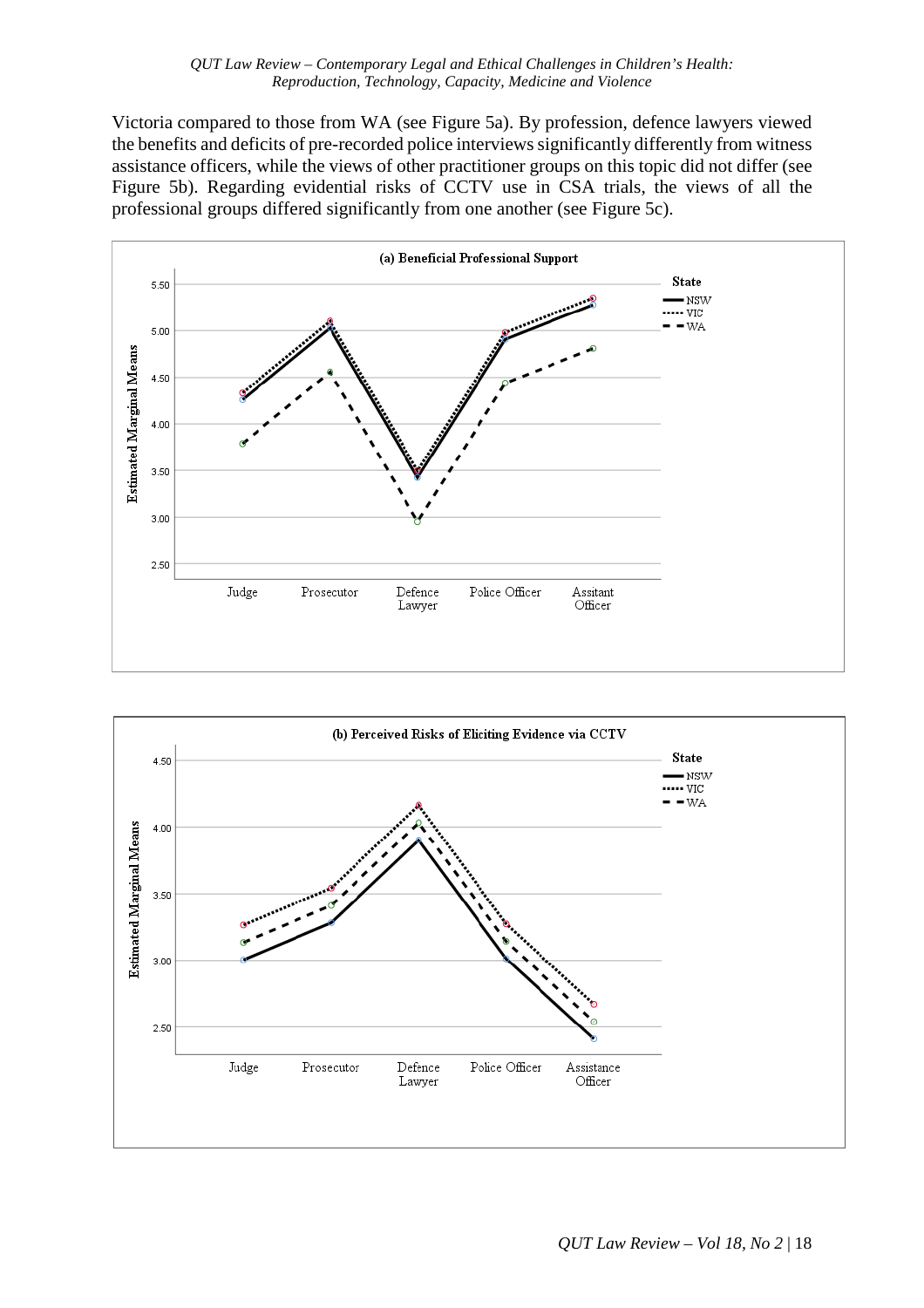

*Figure 5.* Evaluative Factors for Special Measures in Child Sexual Abuse Trials, by State and Profession

## IV DISCUSSION

The present research provided an in-depth picture of a challenging contemporary legal issue: the perceived effectiveness and fairness of special measures to elicit a complainant's evidence in Australian CSA trials. These findings have theoretical and practical implications for further reforms and improvements in CSA proceedings in Australia and internationally.

## A *Consensus Among All Jurisdictions and Professional Groups*

The results confirmed that special measures are far more routinely and widely used in Australia today than when previously assessed (ie, compared to prior evaluations and reports gathered from CSA complainants  $10-15$  years ago). <sup>[96](#page-18-0)</sup> Commonly shared views emerged in the practitioners' views of special measures uses. Participants from all states, regardless of their profession, agreed unequivocally that special measures were an effective mechanism to reduce the stress on vulnerable complainants who participate as witnesses in often protracted criminal justice proceedings. Although some long-standing technological barriers to successful and efficient use of special measures have not yet been eradicated (such as delays due to unavailability of the limited number of CCTV facilities scheduled for multiple witnesses other than CSA complainants, or due to malfunctioning equipment) strong consensus emerged that the benefits of video technology outweighed these technical hurdles. Since legislation enabling special measures was implemented over two decades ago, it is alarming that faulty, unavailable technology or other logistic difficulties have persisted to the extent that they comprise a prevalent reason for the non-use of special measures for CSA complainants in the past two years. Technical and logistic improvements, court support and upgrades are essential to eliminate the barrier.

<span id="page-18-0"></span> <sup>96</sup> Cashmore and Trimboli, above n 20; Eastwood and Patton, above n 6.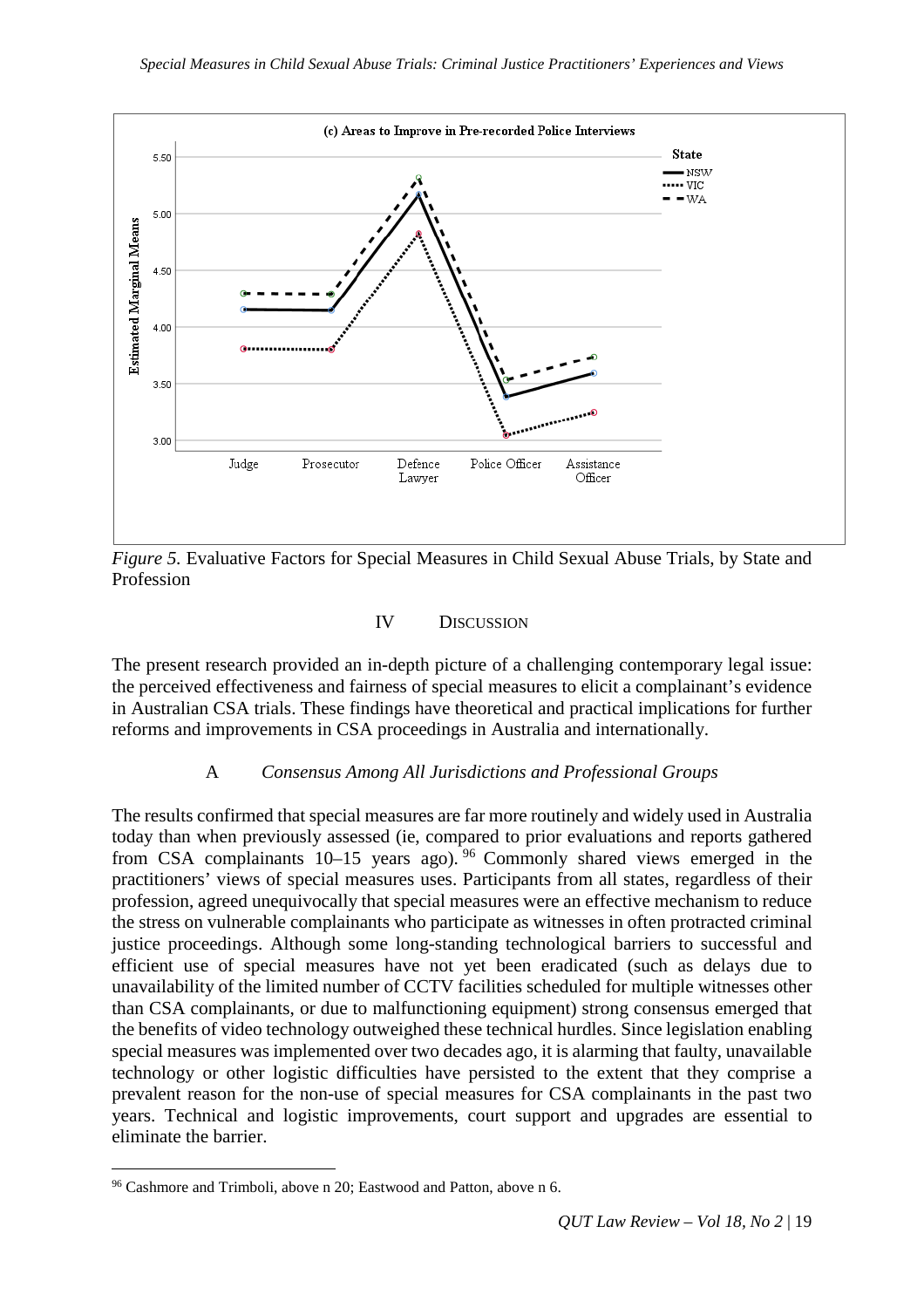Despite the adoption of a series of special measures to minimise secondary traumatisation and disruption to complainants, a common issue identified by participants in all states was that complainants were nonetheless experiencing distress due to lengthy waiting times to give their trial evidence (multiple hours in some states and multiple days in NSW) whether at a pre-trial hearing or via CCTV. These delays undermine the effectiveness of the special measures in achieving their key objective. Further attention needs to be paid to the scheduling of the evidence of vulnerable witnesses to give them priority and to minimise waiting stress, for instance by scheduling their evidence at the start of the day.

## 1 *Support for Expert Witness Evidence on Children's Responses to Child Sexual Abuse*

The low reported rate of use in CSA trials of expert witness evidence about the behaviours of sexually abused children (20 per cent of participants reported observing expert evidence in the past two years in their practice) was previously documented by a NSW prosecutor.<sup>[97](#page-19-0)</sup> This trend is surprising given the statutory exception permitting this measure within the uniform evidence laws*.* [98](#page-19-1) For example, section 79(2) of the *Evidence Act 1995* (Cth) explicitly authorises expert witness evidence about child development and child behaviour, including specialised knowledge of the impact of sexual abuse on children and their development and behaviour during and following the abuse.

Overall, with the exception of defence lawyers in NSW and Victoria, all professional groups of participants perceived that this expert evidence was helpful to juries. In the absence of much expert evidence on this topic, it is difficult to thoroughly assess its impact. However, research on what NSW jurors know about child sexual abuse demonstrated that many jurors hold misconceptions about children's responses to sexual abuse and misconstrue common behaviours as indicators that no abuse occurred.<sup>[99](#page-19-2)</sup>

# 2 *Support for Witness Intermediaries*

Strong consensus emerged among professional groups in all states for the use of witness intermediaries. This finding is compatible with the establishment, since this survey was conducted, in New South Wales, per the *Criminal Procedure Amendment (Child Sexual Offence Evidence Pilot) Act 2015 (NSW)* of a pilot program under which specialist District Court judges trained in the management of child sexual assault matters will oversee cases of child sexual abuse. A key component of the pilot program is the appointment of witness intermediaries who are specially trained to help children through the court process, in particular to address their communication needs resulting from the lack of child-friendly language and processes commonly used in court communication, interviews and evidence presentation.

<span id="page-19-0"></span><sup>&</sup>lt;sup>97</sup> Kara Shead, 'Responding to Historical Child Sexual Abuse: A Prosecution Perspective on Current Challenges and Future Directions' (2014) 26 *Current Issues in Criminal Justice* 55.

<span id="page-19-1"></span><sup>98</sup> Anne Cossins and Jane Goodman-Delahunty, 'The Application of the Uniform Evidence Law to Delay in Child Sexual Assault Trials' in Andrew Roberts and Jeremy Gans (eds), *Critical Perspectives on the Uniform Evidence Law* (Federation Press, 2017) 104.

<span id="page-19-2"></span><sup>&</sup>lt;sup>99</sup> Jane Goodman-Delahunty, Natalie Martschuk and Annie Cossins, 'What Australian Jurors Know and Do Not Know about Evidence in Child Sexual Abuse Cases' (2017) 41 *Criminal Law Journal* 86.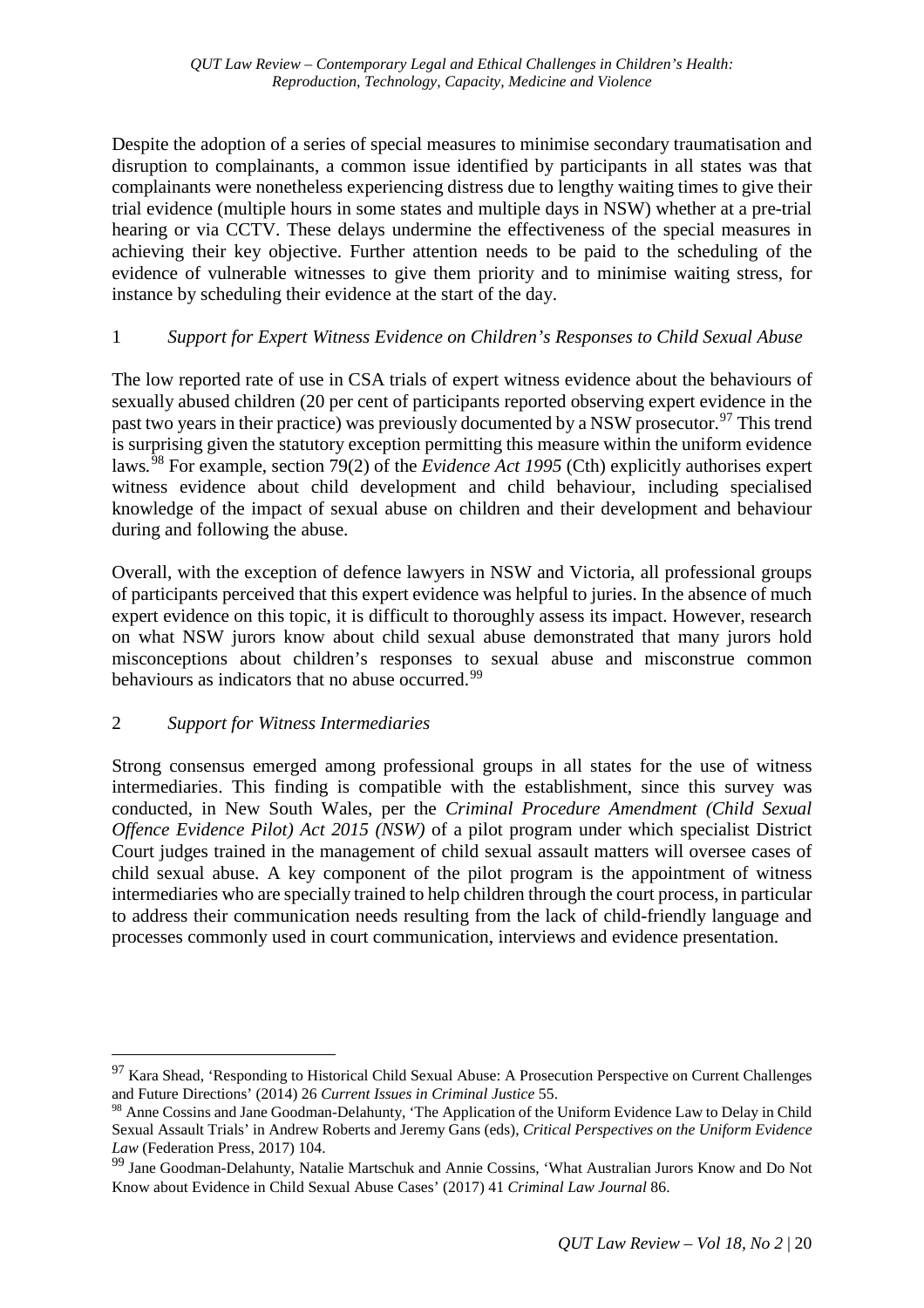## B *The Impact of Special Measures on Complainant Credibility*

The findings of this study confirmed that issues surrounding the credibility of witnesses who appear in-person versus remotely via CCTV or via pre-recorded interviews have not dissipated with the passage of time. Participants held diverse views about the impact of special measures on the credibility of a CSA complainant, depending on whether the complainant was a child or an adult. Most practitioners, except defence lawyers, evaluated CSA child complainants who give evidence-in-chief via pre-trial recordings and CCTV as credible, with scores exceeding the midpoint of the scale. Similar patterns were observed for cross-examination. Nonetheless, participants perceived that the most credible evidence was elicited from a complainant in response to an intervention in the questioning by the trial judge.

In terms of the reliability of evidence from CSA complainants, significant differences between special measures emerged. The endorsement by practitioners of reduced confusion of the complainant when Crown prosecutors prepare the child to give evidence at trial, highlighted the importance of addressing the communication needs of young complainants to improve the reliability of their evidence. Defence lawyers adhered to the view that in-person evidence was the most reliable, despite contemporary research showing that physical proximity of the mode of evidence is unrelated to veracity or truth-telling.<sup>[100](#page-20-0)</sup>

Overall, participants viewed special measures such as pre-recorded police interviews and CCTV evidence (from a remote room on the court premises) as most conducive to the credibility of a child complainant, whereas in-person evidence was identified as the best procedure for the credibility of an adult CSA complainant. The latter finding needs to be taken into account if legal professionals are accountable for protecting and empowering vulnerable adult witnesses who are often overwhelmed by detrimental stress and anxiety when required to appear in court in person.<sup>[101](#page-20-1)</sup>

## C *The Impact of Special Measures on Conviction Rates*

The fact that participants were evenly divided as to whether special measures increased conviction rates or had no effect tended to indicate that their responses to other survey questions were not significantly correlated with perceptions of their impact on case outcomes.

## D *Distinctive Views of Criminal Defence Lawyers*

The observations, experience and perceptions of special measures by the five groups of criminal justice stakeholders in response to eight questions about these measures showed less consensus across the five professional groups. Their responses yielded three key factors (benefits of expert witness evidence and witness intermediaries; improvement to pre-recorded police interviews; and risks of evidence elicited via CCTV). Responses of criminal defence lawyers stood apart from those of members of other professional groups in regard to all three factors. Compared to responses of members of all other professions, defence lawyers as a group were distinctive as significantly more cynical and negative in their evaluations of special measures. Of the five professional groups polled, defence lawyers were the least supportive of

<span id="page-20-0"></span> <sup>100</sup> Kathryn Leader, 'Closed-Circuit Television Testimony: Liveness and Truth-Telling' (2010) 14 *Law Text Culture* xxxvii.

<span id="page-20-1"></span><sup>101</sup> Landström and Granhag, above n 22; Caprioli and Crenshaw, above n 4; Szojka et al, above n 5; Steven Penrod, 'The Child Witness, the Courts, and Psychological' in *Memory and Affect in Development: The Minnesota Symposia on Child Psychology* (2014, Psychology Press) 159.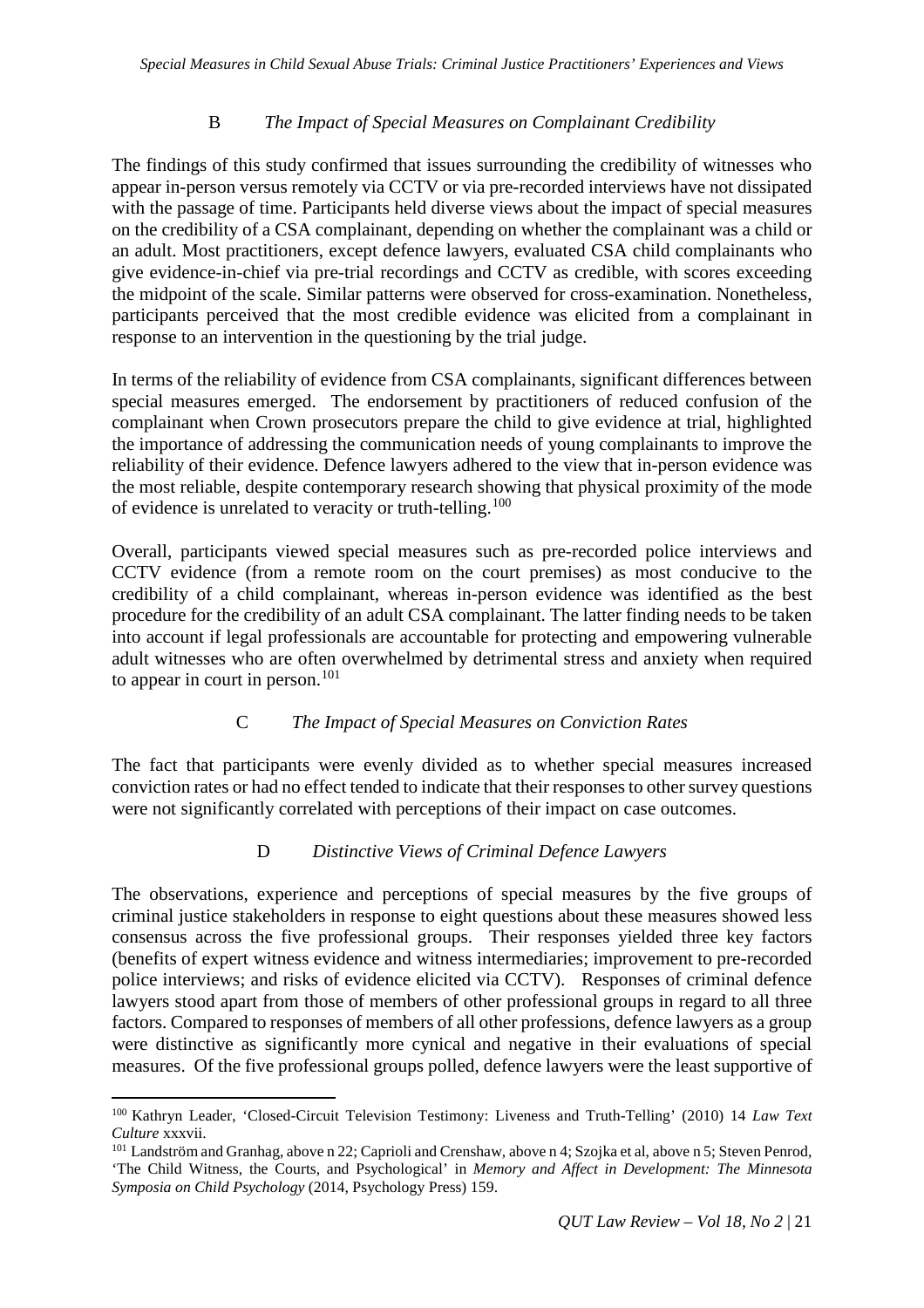special measures. Defence lawyers were more likely to perceive that special measures diminished the quality of the complainants' evidence, that special measures varied too much in quality to be effective, and that pre-recorded interviews introduced too much irrelevant information into the court record. Defence lawyers were significantly less likely than members of other professional groups to view special measures as unfavourable to the complainants' credibility or reliability, irrespective of whether the complainant was a child or an adult. Correspondingly, defence lawyers were twice as likely as members of other professional groups to rate conventional in-person evidence as the best procedure to elicit credible evidence from a child complainant, whereas no other professional group rated in-person evidence as effective with vulnerable witnesses.

Defence lawyers, in particular, will benefit from greater familiarity with empirical research on effective cross-examination of vulnerable witnesses, research on the impact of stress at the time of retrieval on memory, and research on videolink and pre-recorded versus in-person evidence.

## E *Professional Training and Education*

Most practitioners in all three states regarded the current practices in their jurisdiction as compliant with legislated policy. However, a small proportion of participants across the states and professional groups did not know whether the current practice was congruent with the enabling legislation. This finding highlights the need for more professional development and training on policies applicable to vulnerable witnesses to aid practitioners in the field.

The key role of judicial discretion in special measure use, with ratings below the midpoint (4 out of 7) is nonetheless alarming as this finding reflects the lack of consideration of special measures previously noted in England. [102](#page-21-0) Professional development programs are recommended to acquaint or update judges and lawyers with recent research findings and practice guides to address the needs of CSA complainants and juries. Additional professional training is recommended for police interviewers of child complainants.<sup>[103](#page-21-1)</sup>

## V CONCLUSION

To advance the health and wellbeing of child sexual abuse victims and to prevent secondary trauma,[104](#page-21-2) empirical assessment of the effectiveness of special measures plays a vital role in determining what is working, what is not, and what additional steps or interventions may be helpful. The present study provided the first detailed snapshot of the day-to-day experiences and views of a large number of criminal justice practitioners on the prevalence and effectiveness of special measures used with CSA complainants in Australian courts. With participants in three states and responses from 335 seasoned criminal justice professionals, the results of this field study built on and extended anecdotal reports and the insights obtained previously from small-scale qualitative interview studies with self-selected participants. The

<span id="page-21-0"></span> <sup>102</sup> Fairclough, above n 14.

<span id="page-21-1"></span><sup>&</sup>lt;sup>103</sup> David La Rooy et al, 'The NICHD Protocol: A Review of an Internationally-Used Evidence-Based Tool for Training Child Forensic Interviewers' (2015) 1(2) *Journal of Criminological Research, Policy and Practice* 76; Mairi S Benson and Martine B Powell, 'Evaluation of a Comprehensive Interactive Training System for Investigative Interviewers of Children.' (2015) 21(3) *Psychology, Public Policy, and Law* 309; Elizabeth Stokoe et al, 'When Police Interview Victims of Sexual Assault: Comparing Written Guidance to Interactional Practice' (University of Chicago Press, 2018).

<span id="page-21-2"></span><sup>104</sup> Dianna T Kenny, *Children, Sexuality, and Child Sexual Abuse* (Routledge, 2018); Dale Tolliday, Jo Spangaro and Lesley Laing, *Therapy with Harming Fathers, Victimized Children and Their Mothers after Parental Child Sexual Assault: Forging Enduring Safety* (Taylor & Francis, 2018).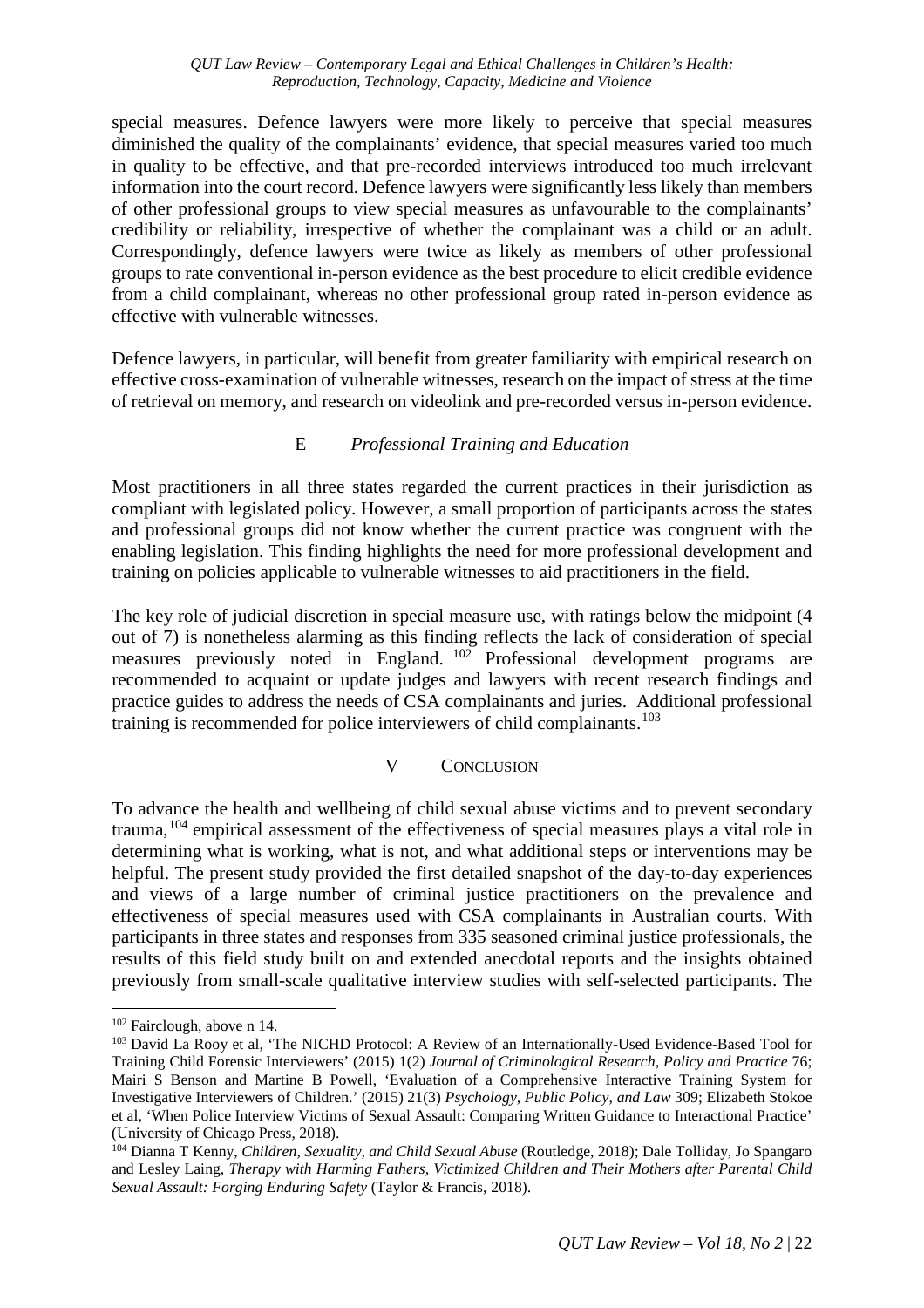inclusion of responses from 189 trial judges, prosecutors and criminal defence lawyers – three groups of busy legal professionals – is a notable accomplishment, as securing the participation of these professionals in research is a well-recognised challenge. Limitations of the study sample may potentially be improved by more rigorous random sampling of the practitioner groups in future studies.

The present findings confirmed that evidence is elicited from most child complainants in Australian courts by means of special measures that are more developmentally and psychologically appropriate than conventional in-person evidence, as was contemplated by the legislation enacted for this purpose. Broad professional consensus emerged in support of special measures to elicit evidence from complainants, and for further reforms and initiatives to complement the use of special measures with expert witness evidence and witness intermediaries. Where the study identified a few gaps between the enabling legislation and dayto-day practice, recommendations were made on steps to implement to close these gaps.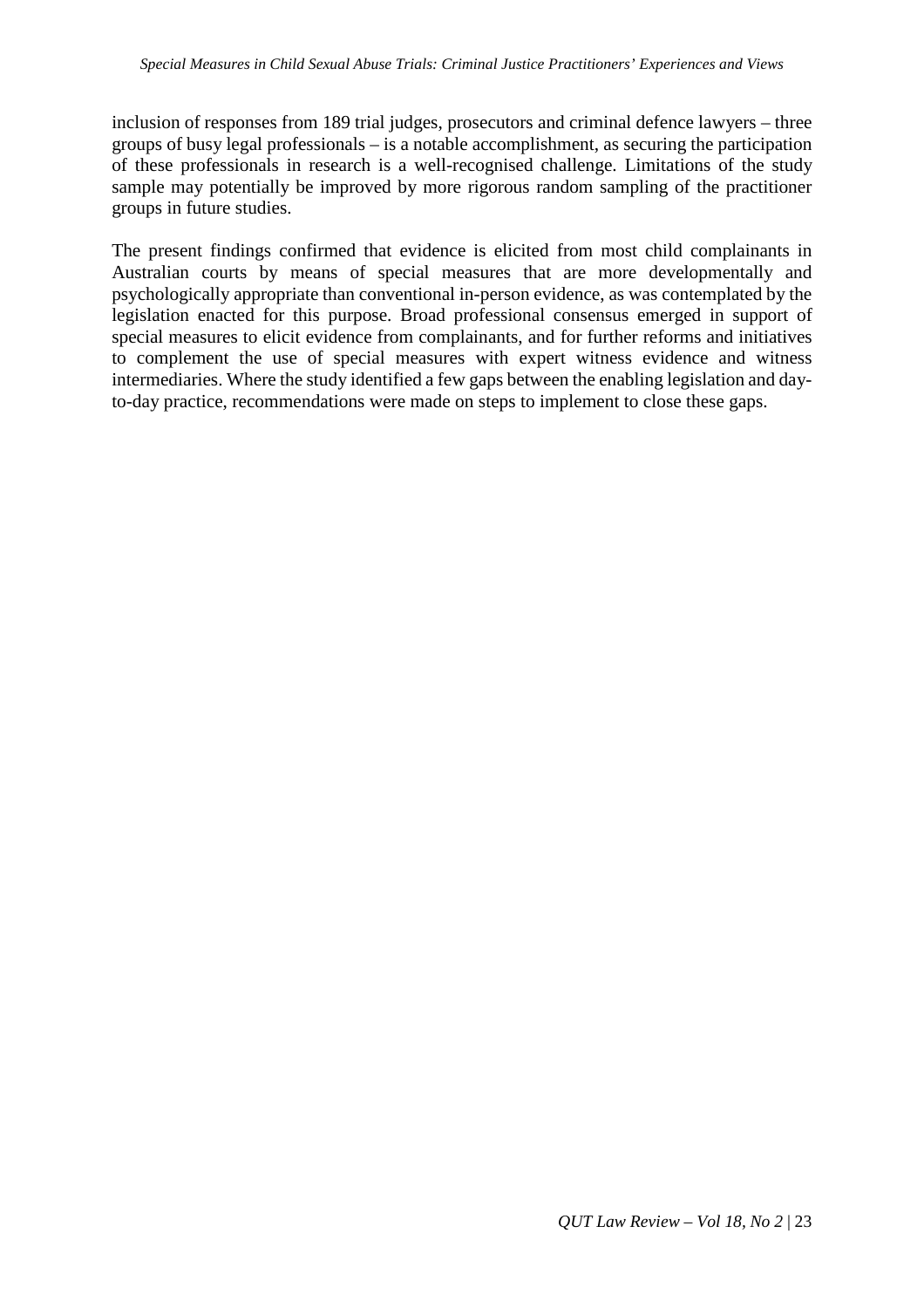## **Appendix 1. Online Survey for Criminal Justice Professionals**

- What is your current role in the criminal justice system? *(dropdown menu)*
	- a. Judge
	- b. Magistrate
	- c. Prosecutor
	- d. Defence lawyer
	- e. Police Officer
	- f. Witness assistance service
	- g. Court support worker
	- h. Other
	- i. Prosecutor and defence lawyer
- In which state do you primarily work? *(dropdown menu)*
	- a. NSW
	- b. VIC
	- c. WA
	- d. Other
- Where do you work?
- How many years' experience do you have with child sexual abuse cases in your current role?
	- \_\_\_\_\_ years.
- Approximately how many child sexual abuse cases have you worked on? cases.

Of this group, how many were historical cases, i.e. cases where the alleged offences occurred five or more years prior to the report.

\_\_\_\_\_ cases.

- What is your gender?
	- a. Male b. Female
- Have you had training to work with child sexual abuse cases?
	- a. No
	- b. Yes, please describe
		- i. Approximate total number of hours \_\_\_\_\_
		- ii. Briefly describe the training\_\_\_\_\_\_\_\_\_\_
		- iii. Date of last training
		- iv. How useful was your training for your practice? 1 (not useful) - 7 (very useful)
		- v. What additional training would be useful?
- The most frequent current practice in my jurisdiction for **child complainants** of sexual abuse is:

*(dropdown menu)*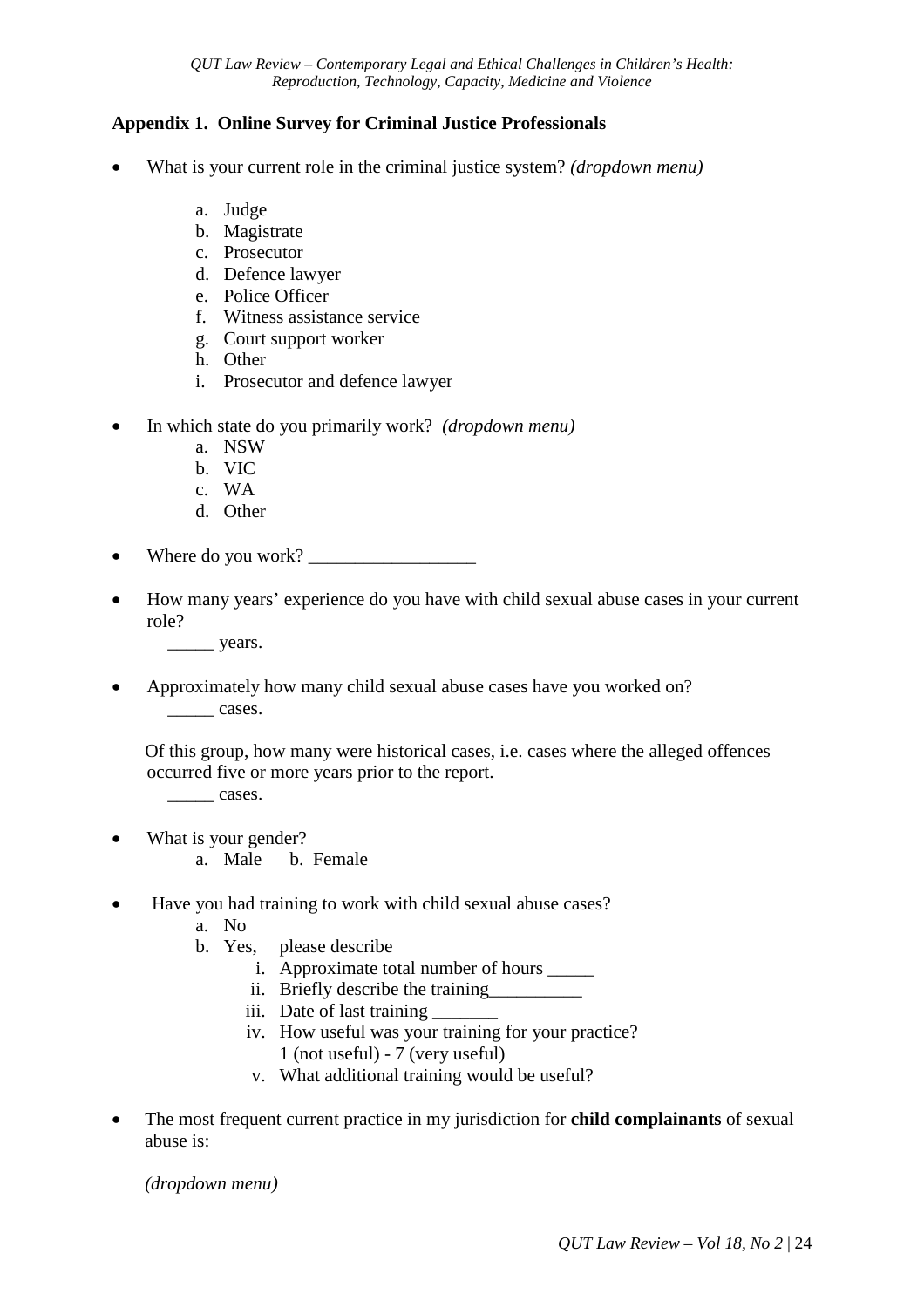- a. Pre-recorded investigative interview, other evidence via CCTV (remote or in courthouse)
- b. Pre-recorded investigative interview, other evidence at a preliminary hearing
- c. All evidence via CCTV (remote or in courthouse)
- d. All evidence at a preliminary hearing
- e. All evidence live in court from behind screen
- f. All evidence live in court
- g. Don't know
- This practice is the same as current policy in my jurisdiction.
	- a. Yes
	- b. No
	- c. Don't know
- The most frequent current practice in my jurisdiction for **adult complainants** of childhood sexual abuse is:

*(dropdown menu)*

- a. Pre-recorded investigative interview, other evidence via CCTV (remote or in courthouse)
- b. Pre-recorded investigative interview, other evidence at a preliminary hearing
- c. All evidence via CCTV (remote or in courthouse)
- d. All evidence at a preliminary hearing
- e. All evidence live in court from behind screen
- f. All evidence live in court
- g. Don't know
- This practice is the same as current policy in my jurisdiction.
	- a. Yes
	- b. No
	- c. Don't know

• Reasons alternative measures may not be used:

- (1=strongly disagree; 7=strongly agree; 8=don't know)
	- a. Logistic difficulties
	- b. Space not available
	- c. Financially infeasible
	- d. Short of staff
	- e. Faulty or missing technology
	- f. Negative impact on witness credibility
	- g. Avoid appeal on basis of jury access to pre-recorded evidence in deliberation
	- h. Prejudicial to the accused
	- i. Judicial discretion
	- j. Other reasons *(fill in)*

# **Rate the impact of the following procedures on the veracity of a child**

**complainant's evidence-in-chief:** 1=least credible; 7=most credible; 8=don't know

- CCTV from a remote room on the court premises
- CCTV from a remote room off the court premises
- Pre-recorded investigative interview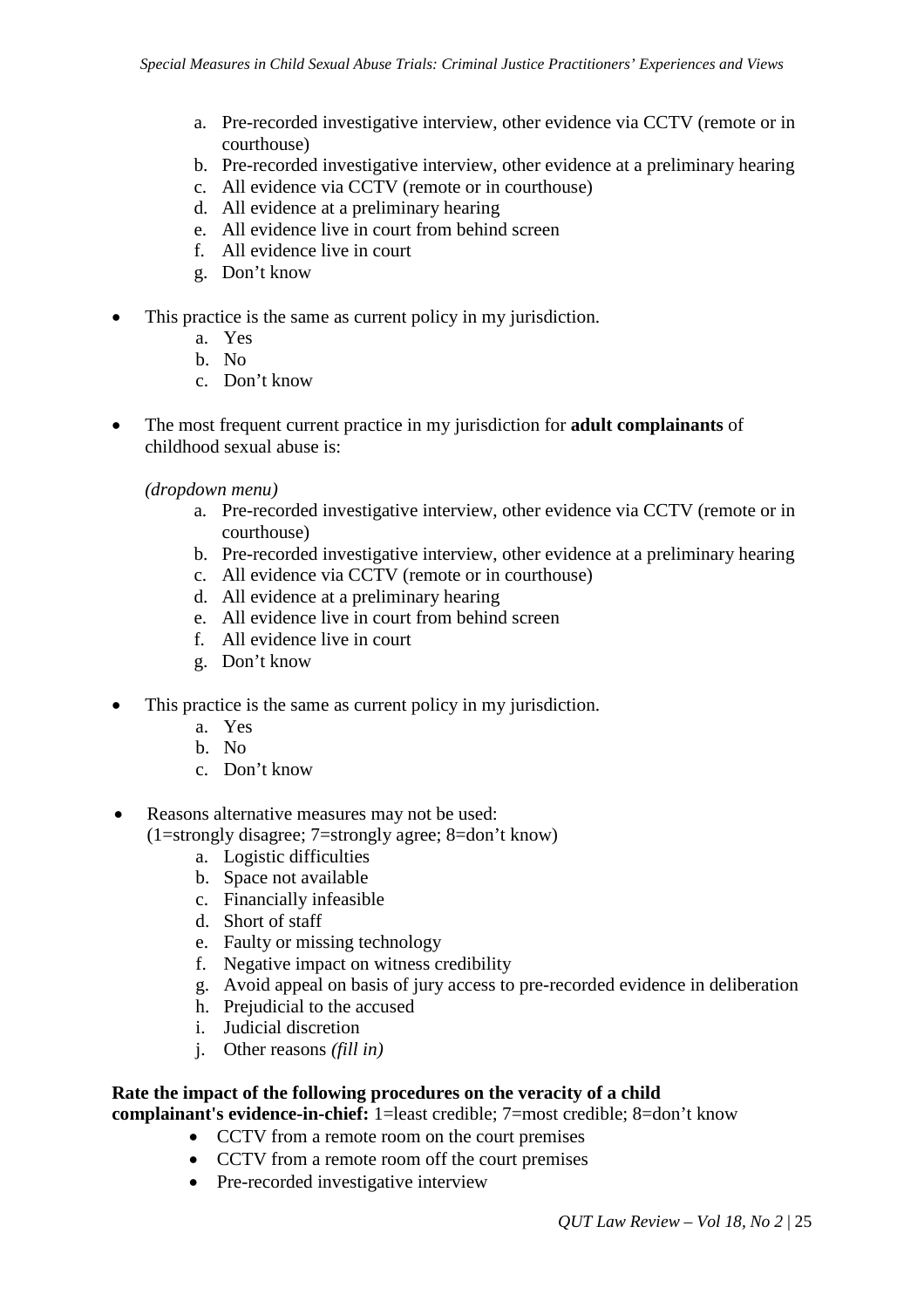*QUT Law Review – Contemporary Legal and Ethical Challenges in Children's Health: Reproduction, Technology, Capacity, Medicine and Violence*

- Pre-recorded evidence conducted at a preliminary hearing
- Live from behind a screen
- Live with the assistance of an intermediary
- Live with courtroom modifications (e.g. one-way glass, alternative seating arrangements, removal of wigs and gowns, clearing of the public gallery)
- Questions by counsel with intervention by the judge as needed
- Live in the conventional way

#### **Rate the impact of the following procedures on the veracity of a child complainant's crossexamination:** 1=least credible; 7=most credible; 8=don't know

- CCTV from a remote room on the court premises
	- CCTV from a remote room off the court premises
	- Pre-recorded investigative interview
	- Pre-recorded evidence conducted at a preliminary hearing
	- Live from behind a screen
	- Live with the assistance of an intermediary
	- Live with courtroom modifications (e.g. one-way glass, alternative seating arrangements, removal of wigs and gowns, clearing of the public gallery)
- Questions by counsel with intervention by the judge as needed
- Live in the conventional way

#### **Best procedure for the veracity of a child complainant** (*dropdown* menu)

- CCTV from a remote room on the court premises
- CCTV from a remote room off the court premises
- Pre-recorded investigative interview
- Pre-recorded evidence conducted at a preliminary hearing
- Live from behind a screen
- Live with the assistance of an intermediary
- Live with courtroom modifications (e.g. one-way glass, alternative seating arrangements, removal of wigs and gowns, clearing of the public gallery)
- Questions by counsel with intervention by the judge as needed
- Live in the conventional way

#### **Best procedure for the veracity of an adult complainant:** (*dropdown* menu)

- CCTV from a remote room **on** the court premises
- CCTV from a remote room **off** the court premises
- Pre-recorded investigative interview
- Pre-recorded evidence conducted at a preliminary hearing
- Live from behind a screen
- Live with the assistance of an intermediary
- Live with courtroom modifications (e.g. one-way glass, alternative seating arrangements, removal of wigs and gowns, clearing of the public gallery)
- Questions by counsel with intervention by the judge as needed
- Live in the conventional way

**Indicate your agreement with the following statements (even if not available in your jurisdiction):** (1=strongly disagree; 7=strongly agree; 8=don't know)